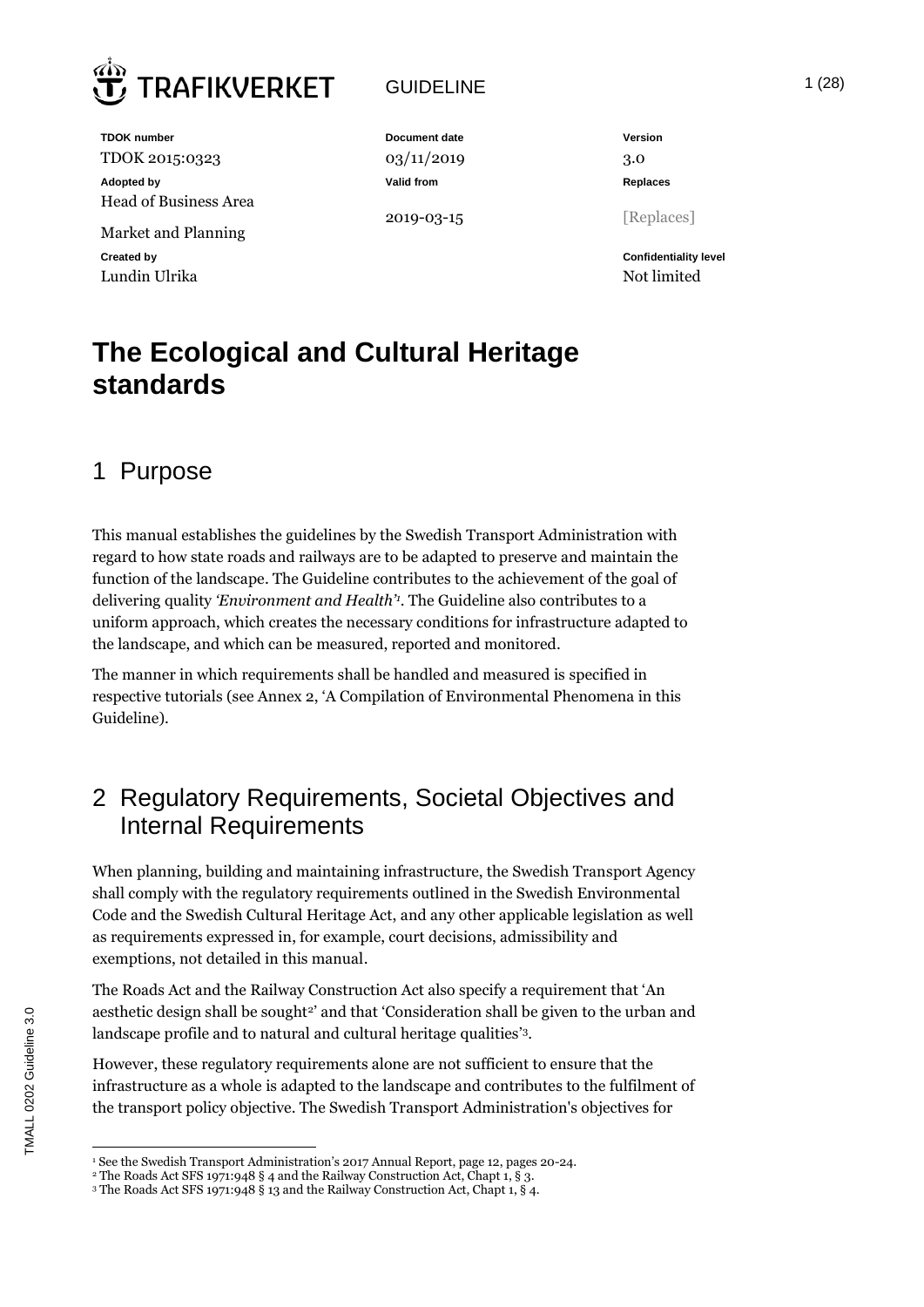# **RAFIKVERKET**

GUIDELINE 2 (28)

**TDOK number Version** TDOK 2015:0323 3.0

landscape adaptation are therefore based on the integration of nature, culture and architecture, with:

- The Swedish Transport Administration's Objectives 2030<sup>4</sup>
- Sweden's Environmental Quality<sup>5</sup> objectives to be achieved by the year 2030
- the national objectives for historic environment initiatives<sup>6</sup>
- $\bullet$  the national architectural policy objectives ('designed habitats')
- The European Landscape Convention (ELC)<sup>8</sup>.

Thereby this Guideline is designed to meet a more ambitious goal: to contribute to the achievement of the environmental quality objectives and the consideration of ecosystem services and green infrastructure, resulting in an infrastructure that is truly adapted to the landscape.

The Swedish Government has declared Sweden's commitment<sup>9</sup> to integtating the importance of biodiversity and the value of ecosystem services into economic positions, political considerations and other societal decisions, wherever this is relevant.

The Swedish Government has tasked the Swedish Transport Administration with adapting the installation and management of the transportation infrastructure into a functional green infrastructure, such that its activities contribute to the achievement of Sweden's environmental quality objectives. <sup>10</sup>

The national objectives for historic environment initiatives were established in 2014, with the aim of promoting a living cultural heritage that is preserved, used and developed. The Swedish Government and the Swedish Parliament have stated that the national objectives for historic environment initiatives shall also guide cultural environmental work at the regional and municipal level. The cultural environmental perspective is incorporated into the environmental quality objectives. This means that the transport policy objective for the environment refers to the national objectives for historic environment initiatives via the environmental quality objectives.

In 2018 the Swedish Parliament adopted national objectives for architecture, form and design. The overarching objective states that 'architecture, form and design shall contribute to a sustainable, equal and less segregated society with carefully designed habitats, where all people are given good opportunities to influence the development of the common environment'.

<sup>4</sup> Accessibility in a Sustainable Society - Objective 2030. Publication number: 2018:235

<sup>5</sup> https://www.naturvardsverket.se/Miljoarbete-i-samhallet/Sveriges-miljomal/

<sup>6</sup> Summary of Government Bill 2012/13:96

<sup>7</sup> Government Bill 2017-18:110

<sup>8</sup> https://www.raa.se/samhallsutveckling/internationellt-arbete-och-eu-samarbete/europaradet/europeiskalandskapskonventionen/

<sup>9</sup> Government Decision M2012/1171/MA (2012-04-26).

<sup>10</sup> Spending authorisation for the 2016 financial year concerning the Swedish Transport Administration, within expense category 22 (Communications). Government Decision 2015-12-18.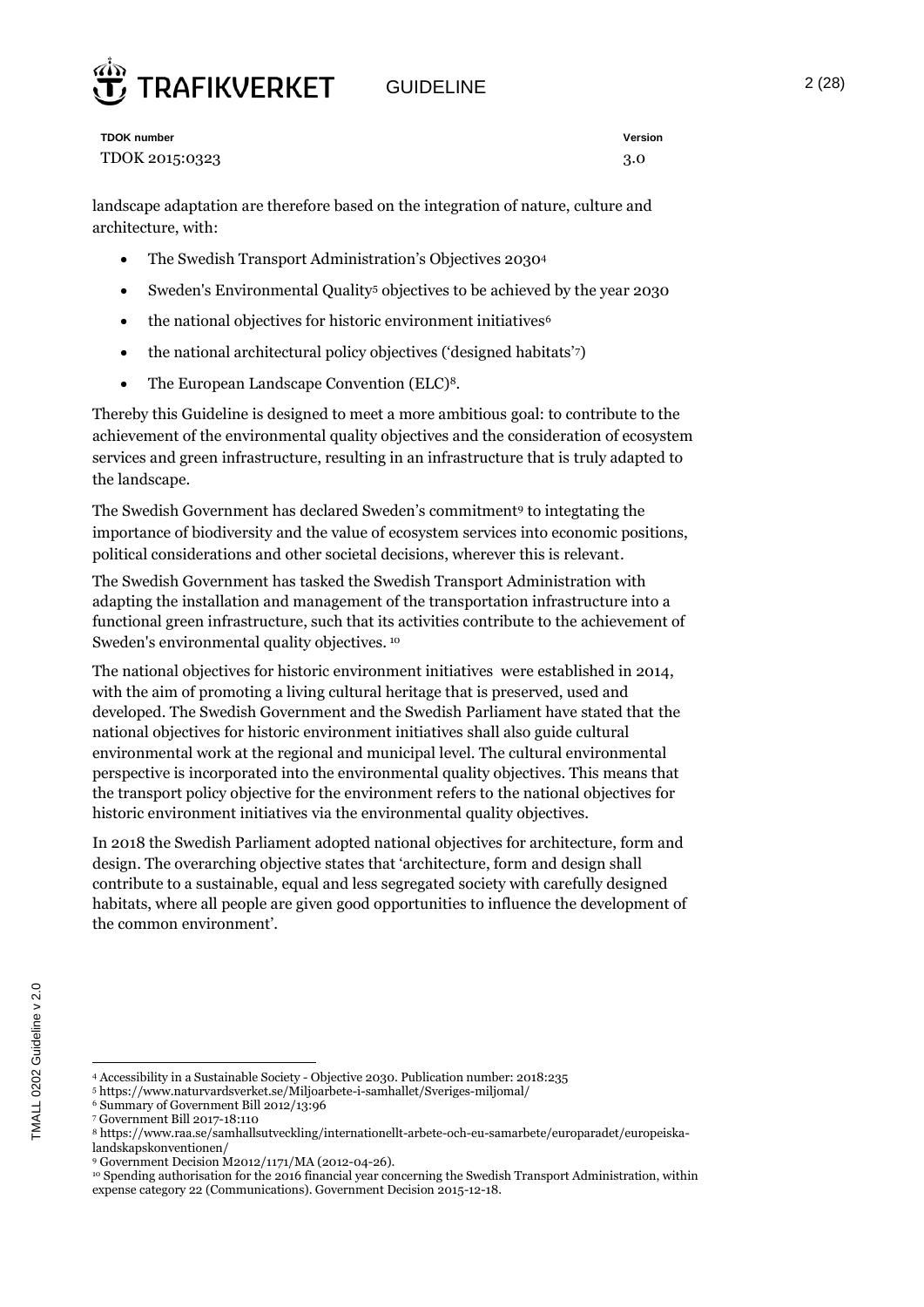

GUIDELINE  $3 (28)$ 

**TDOK number Version** TDOK 2015:0323 3.0

## 3 Knowledge Requirements

To ensure that the landscape is taken into account, relevant data is required for new construction, operation and maintenance, such as an integrated landscape character assessment (ILKA)<sup>11</sup>, landscape analysis<sup>12</sup>, ecological analysis, cultural heritage analysis and natural quality assessment.

The supporting documents shall provide a basic understanding of the characteristics and cultural contexts of the landscape, as well as the existence and importance of environmental phenomena, including the natural and cultural qualities of the infrastructure. The landscape assessment shall provide an understanding of the conditions in the landscape, and shall constitute a basis both for co-planning with municipalities and other stakeholders, and for location selection and the design of infrastructure measures.

Landscape analyses lay a foundation for the planning of landscape measures and for design programmes. Landscape analyses shall also be used for the planning of targeted environmental measures<sup>13</sup> that strengthen the natural and cultural environmental values of the infrastructure and/or landscape. Landscape analyses shall form the basis for the measures proposed, and shall serve as a means of communicating knowledge about the landscape. Well-thought-out analyses (comprehensive and fleshed out in an environmental impact assessment) shall constitute the basis for trade-offs between various aspects, characteristics and values.

## 4 Scope

This Guideline covers the interaction of roads and railways with the landscape, as well as their impact on the landscape. This includes planning as well as investment, reinvestment, operation and maintenance. The Guideline shall influence the development of both early strategic planning documents and more detailed documents for planning, design, operation and maintenance, as well as the processes that are used to carry out this work.

## 5 Definitions

TMALL 0202 Guideline v 2.0

MALL 0202 Guideline v 2.0

See Annex 1 - Definitions

 $\overline{a}$ <sup>11</sup> Landscape As An Arena – Integrated Landscape Character Assesment – Method Description. The Swedish Transport Administration's publication 2017:158.

<sup>12</sup> Landskapsanalys för planläggning av vägar och järnvägar, En handledning. (Landscape Analysis for the Planning of Roads and Railways: A Tutorial). The Swedish Transport Administration's publication: 2016:033 <sup>13</sup> Targeted environmental measures relate to the action area 'Environmental Investments in Existing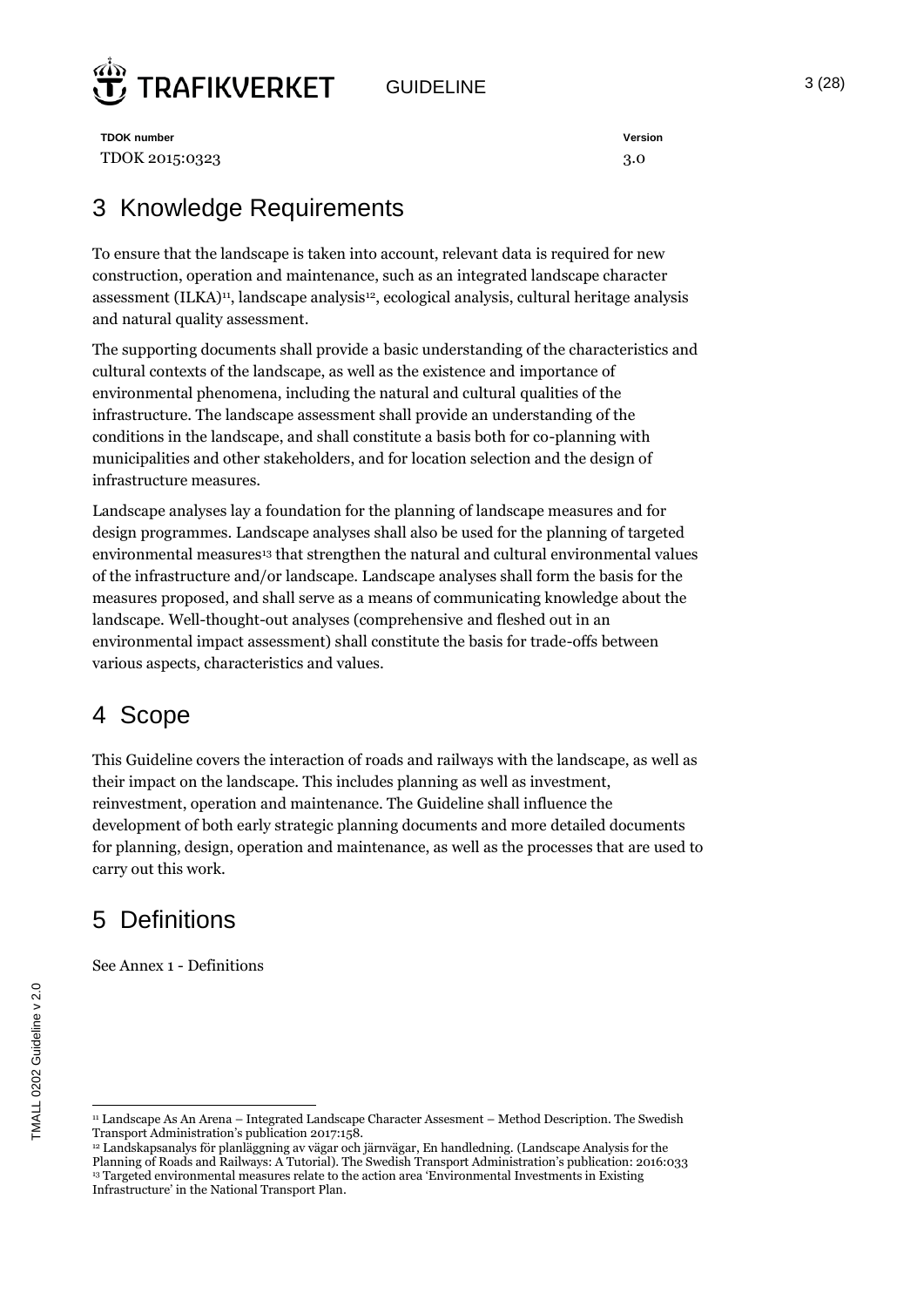

GUIDELINE 4 (28)

**TDOK number Version** TDOK 2015:0323 3.0

## 6 Application

## 6.1. Overall Performance Requirements: Landscape

#### **6.1.1. All infrastructure shall be adapted to the landscape**

This entails the following:

- The Swedish Transport Administration shall plan, build and manage roads and railways based on its knowledge of the landscape and its functions, in order to achieve the transport policy objectives.<sup>14</sup>
- The Swedish Transport Administration shall employ the right expertise within its areas of activity, in order to manage the development of the infrastructure and its impact on the landscape, and to plan, build and manage functional, welldesigned and sustainable environments for people and animals.
- The Swedish Transport Administration shall address lack of landscape adaptation in existing transportation infrastructure.

## 6.2. Knowledge-Building: Landscape

#### **6.2.1. Landscape adaptation measures shall be improved through continuous knowledge-building**

This entails the following:

- The Swedish Transport Administration shall retain current and quality-assured knowledge of the landscape values of the national infrastructure resources.
- The Swedish Transport Administration shall be a learning organisation that builds knowledge in a conscious manner through systematic monitoring and the continuous improvement of processes and guidelines based on real experience.

## 6.3. Performance Requirements for Natural **Environments**

The decisive impact of the transport infrastructure on nature and biodiversity<sup>15</sup> shall be addressed through the following adaptations:

- Safe and functional passageways for animals shall be provided.
- Serious noise disturbances from traffic in ecologically important natural habitats shall not occur.
- Habitats rich in biodiversity shall be created, managed and developed, and biotope losses shall be avoided.
- Invasive species shall be combated.

 $\overline{a}$ <sup>14</sup> Government Bill 2008/09:93: Objectives for the Travel and Transport of the Future.

<sup>15</sup> Transportinfrastrukturens påverkan på biologisk mångfald. (The Impact of the Transport Infrastructure on Biological Diversity). TRV Publication 2015:210.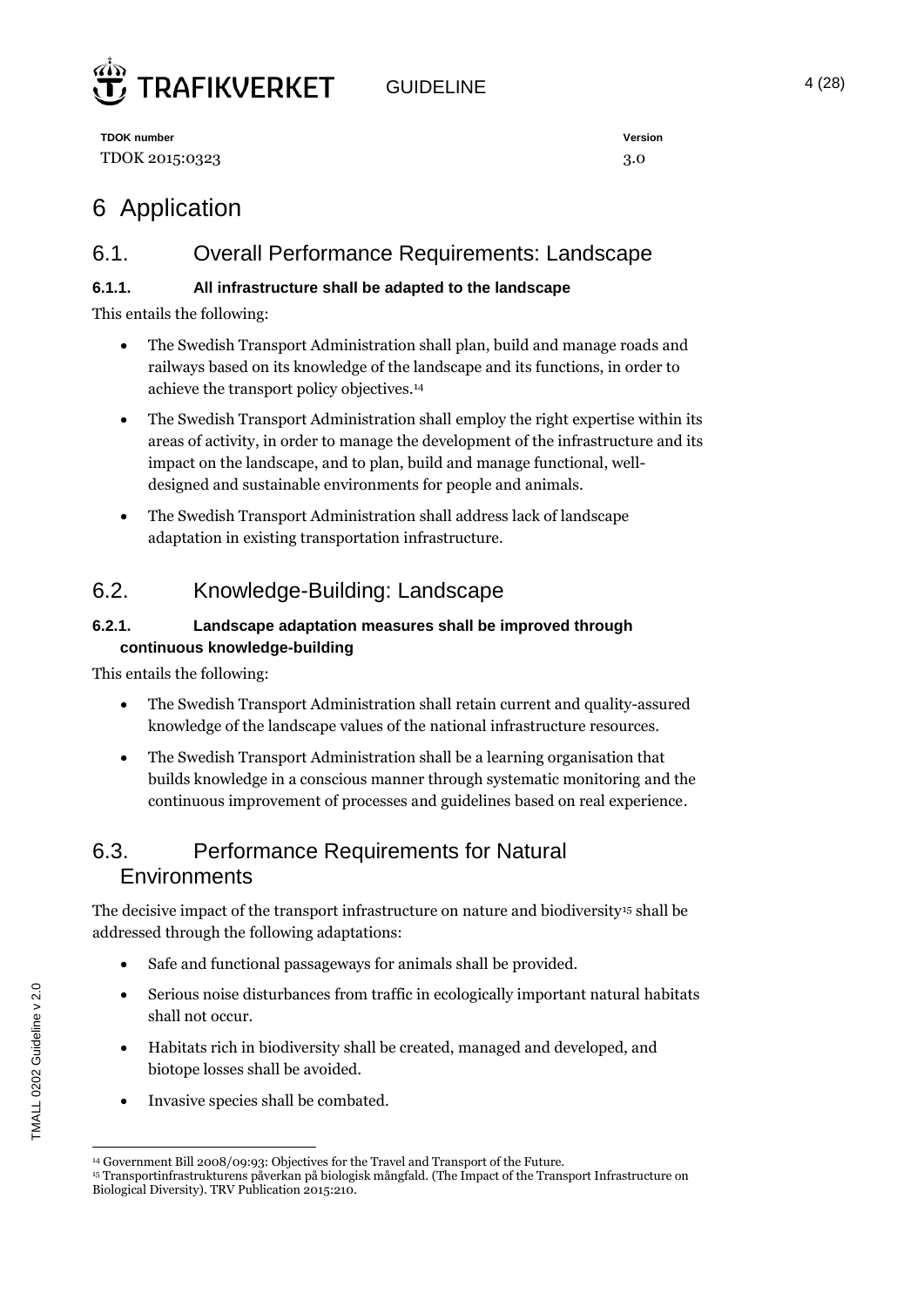

GUIDELINE 5 (28)

**TDOK number Version** TDOK 2015:0323 3.0

#### **6.3.1. Safe and functional passageways for animals shall be provided**

Safe passageways for animals shall be created, in order to:

- ensure that animals are not killed in traffic or during construction, maintenance activities and operation
- counteract barrier effects and maintain habitat connectivity
- improve traffic safety and journey-time reliability
- reduce the costs to society

#### This entails the following:

*6.3.1.1. Knowledge of serious conflicts between infrastructure and animals shall be determined in studies using established methodologies. 16*

#### In existing infrastructure:

#### *6.3.1.2. Areas of conflict along existing infrastructure shall be identified according to the established methodology<sup>17</sup> for the following animal groups:*

- a) large mammals
- b) medium-sized mammals
- c) bats
- d) amphibians and reptiles
- e) aquatic species
- *6.3.1.3. Targeted environmental measures shall be implemented in response to any identified areas of conflict, for the following animal groups:*
	- a) large mammals
	- b) medium-sized mammals
	- c) bats
	- d) amphibians and reptiles
	- e) aquatic species

In management and maintenance:

#### *6.3.1.5. Animal collisions shall be handled in a manner that avoids secondary animal collisions caused by carcasses left to lie on the road/railway.<sup>18</sup>*

*<sup>6.3.1.4.</sup> All passages for animals shall be managed and maintained according to maintenance instructions, such that they function appropriate.*

 $\overline{a}$ <sup>16</sup> TDOK 2014:0232 2.0 Miljöwebb Landskap - IT-stöd för miljöföreteelser. (Miljöwebb Landskap - IT Support for Environmental Phenomena).

<sup>&</sup>lt;sup>17</sup> See Annex 2

<sup>18</sup> Djurpåkörning på väg och järnväg (Animal Collision on Roads and Railways), TDOK 2012:149.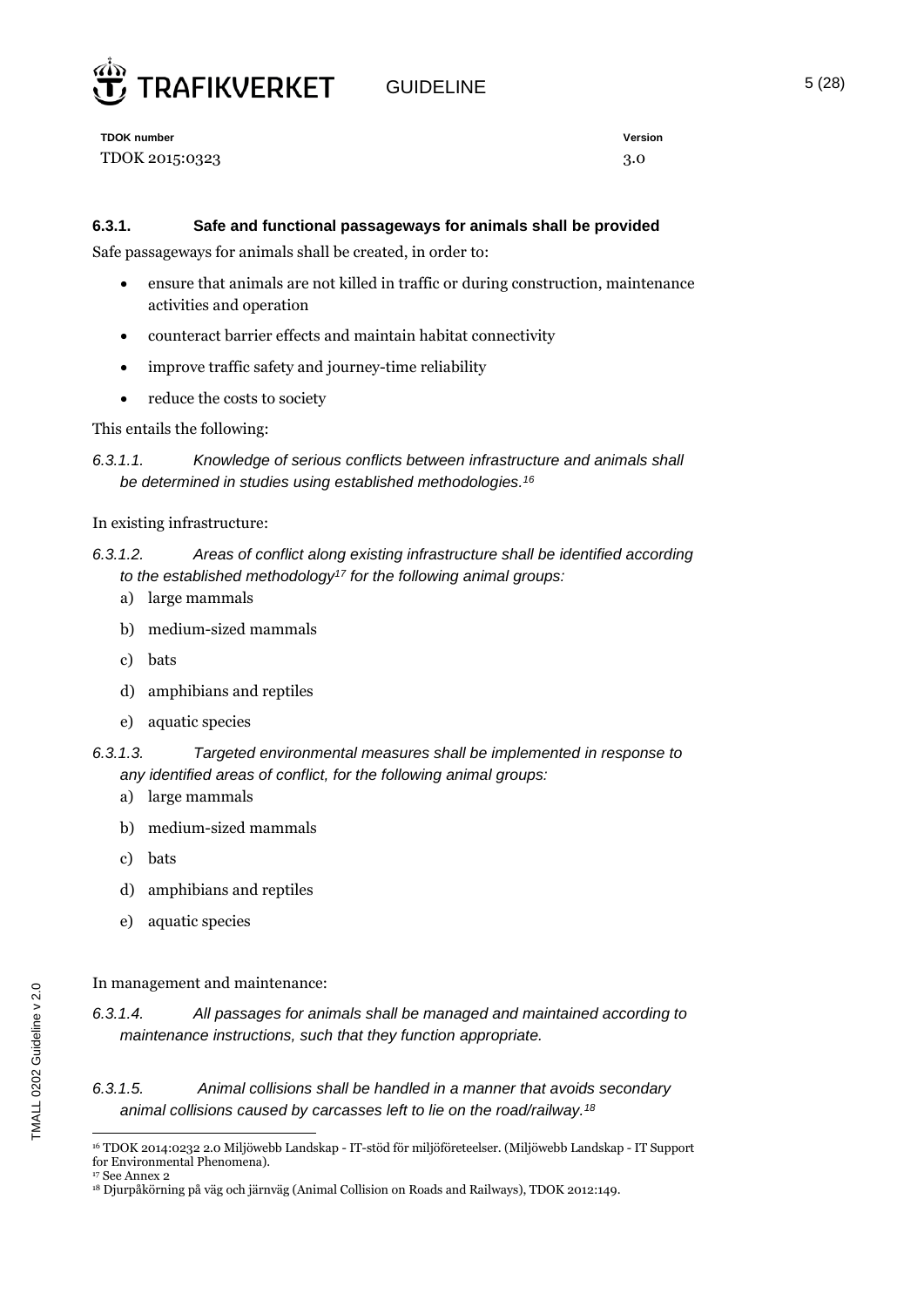

GUIDELINE 6 (28)

**TDOK number Version** TDOK 2015:0323 3.0

When constructing new infrastructure or altering existing infrastructure:

- *6.3.1.6. The installation shall be designed in a manner that minimises the risk that animals will receive an electric shock, collide with wiring or barriers, or be trapped in the infrastructure installation.*
- *6.3.1.7. The design shall mitigate the effects of unavoidable habitat fragmentation (such as bisecting clearly visible glens) through the provision of a suitable passage for large mammals.*
- *6.3.1.8. In the event of the new construction and major alteration of bridges over watercourses that are important for animal migration, a passage for large mammals shall exist in these cases:*
	- a) Roads with annual average daily traffic of over 4,000 vehicles<sup>19</sup> and a signposted speed limit of 90 km/h or more.
	- b) Railways with over 120 trains<sup>20</sup> per day.
	- c) The road or railway is fenced.
- *6.3.1.9. The design shall accommodate suitable passage for large mammals in the following situations:*
	- a) Roads with annual average daily traffic of over 4,000 vehicles<sup>21</sup> and a signposted speed limit of 90 km/h or more;
	- b) Railways with over 120 trains<sup>22</sup> per day;
	- c) Where the road or railway is fenced.

This is particularly important where the infrastructure crosses watercourses that are important as wildlife migration routes.

 $\overline{a}$ <sup>19</sup> Refers to forecast years.

<sup>20</sup> In this case, 'trains' refers to a locomotive and its carriages. Rail traffic regulations, Module 1 Terms. Module for TDOK 2015:0309.

<sup>21</sup> Refers to forecast years.

<sup>22</sup> In this case, 'trains' refers to a locomotive and its carriages. Rail traffic regulations, Module 1 Terms. Module for TDOK 2015:0309.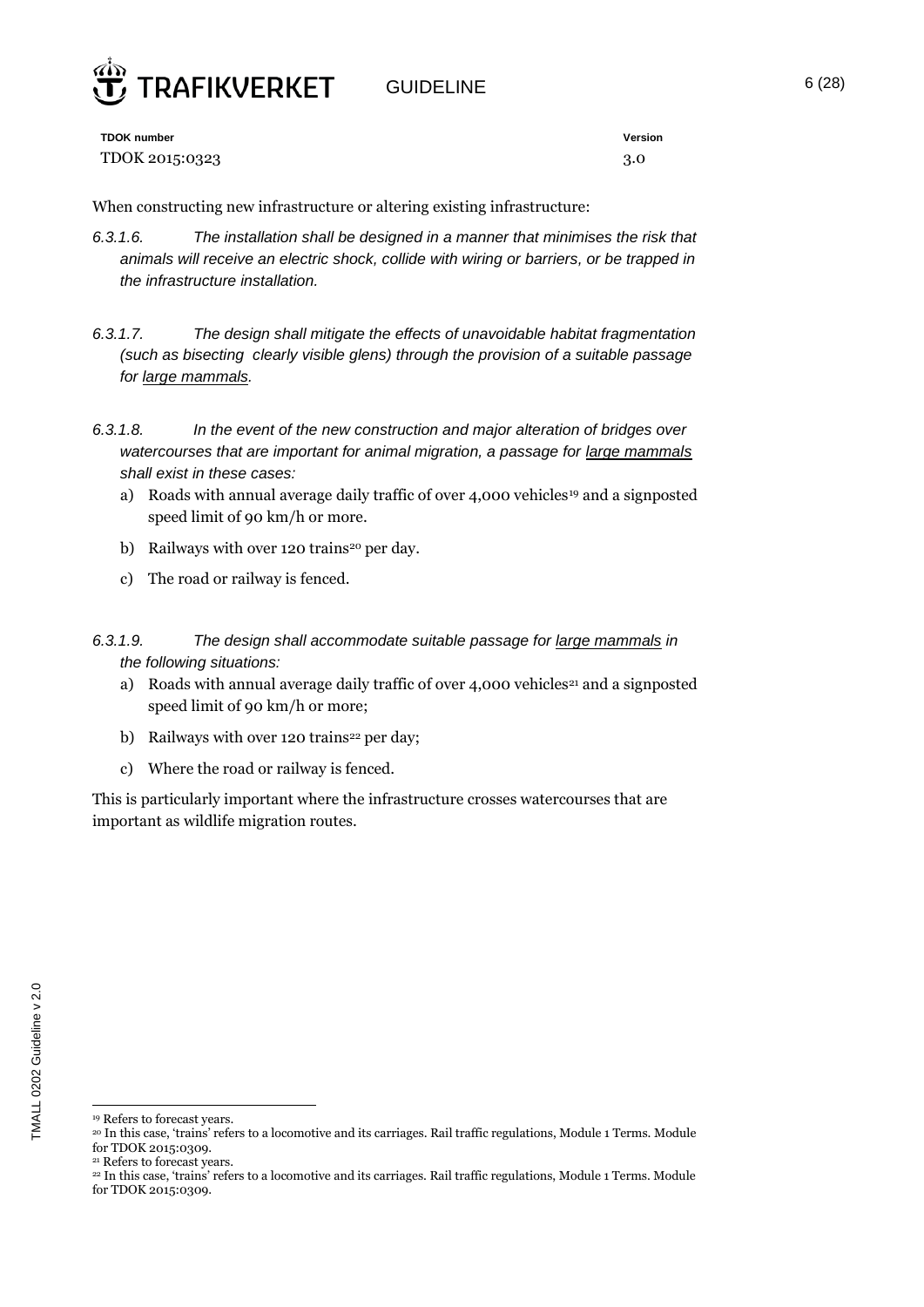

GUIDELINE 7 (28)

| <b>TDOK number</b> | Version |
|--------------------|---------|
| TDOK 2015:0323     | 3.0     |

Depending on the local circumstances and the effectiveness of the passage for animals, the maximum distance between passages may vary from the target value of 4 km to the threshold value of 6 km.<sup>23</sup>



#### *6.3.1.10. The design shall accommodate suitable passages for medium-sized mammals in the following situations, where new bridges are planned over watercourses:*

- a) Roads with annual average daily traffic of over 400 vehicles and a signposted speed limit of 70 km/h or more.
- b) Railways with over  $35$  trains<sup>24</sup> per day.
- *6.3.1.11. When altering bridges over watercourses, and for parallel culverts with a total diameter of more than 2 metres, a passage for medium-sized mammals shall exist in these cases:*
	- a) Roads with annual average daily traffic of over 1,000 vehicles<sup>25</sup> and a signposted speed limit of 70 km/h or more.
	- b) Railways with over 35 trains<sup>26</sup> per day.

<sup>23</sup> 'Analys av infrastrukturens permeabilitet för klövdjur – en metodrapport' ('Analysis of the Infrastructure's Permeability for Ungulates – A Method Report'). The Swedish Transport Administration's publication

<sup>2015:254</sup>

<sup>24</sup> In this case, 'trains' refers to a locomotive and its carriages. Rail traffic regulations, Module 1 Terms. Module for TDOK 2015:0309.

<sup>25</sup> Refers to forecast years.

<sup>26</sup> In this case, 'trains' refers to a locomotive and its carriages. Rail traffic regulations, Module 1 Terms. Module for TDOK 2015:0309.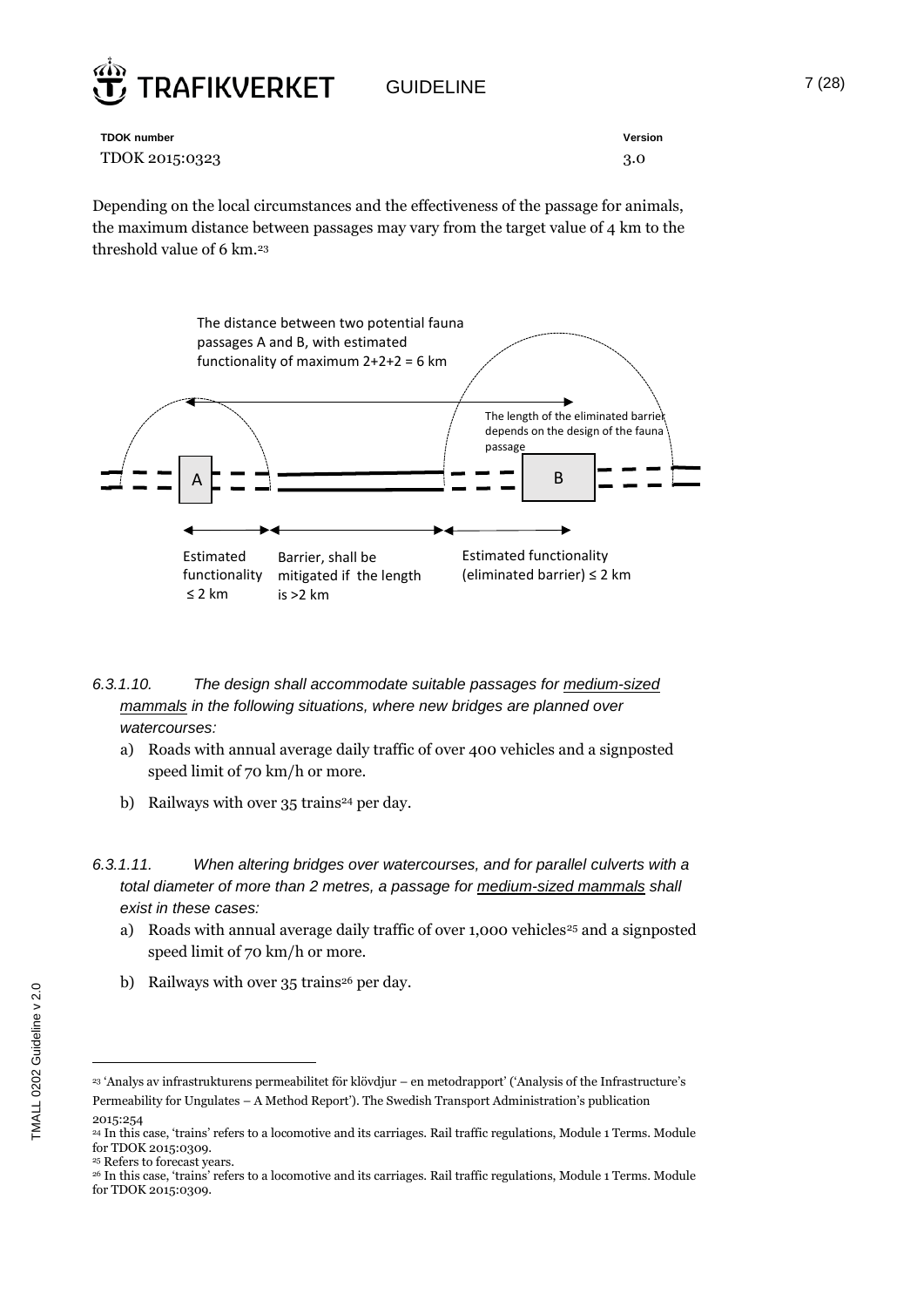

GUIDELINE 8 (28)

**TDOK number Version** TDOK 2015:0323 3.0

- *6.3.1.12. In addition to points 6.3.1.9 and 6.3.1.10, grade-separated passages for medium-sized mammals shall be provided, according to the needs indicated in a landscape assessment or other supporting documentation.<sup>27</sup>*
- *6.3.1.13. Appropriate provision shall be provided to allow aquatic animals to pass without hindrance by the installation, particularly where roads or railways cross watercourses.*
- *6.3.1.14. The design shall make suitable provision for amphibians and reptiles in areas of conflict identified during site surveys, according to the applicable methods<sup>28</sup> .*
- *6.3.1.15. The design of cable wells required for the railway system shall include opportunities for the evacuation of amphibians and reptiles.*

#### **6.3.2. Serious noise disturbances from traffic in ecologically important natural environments must be avoided**

Serious noise disturbances from traffic in ecologically important natural environments must be avoided.

This entails the following:

*6.3.2.1. Appropriate surveys and assessments shall be undertaken to ensure a knowledge base is acquired and maintained regarding any potential locations for serious conflict points between infrastructure and ecologically important natural environments.* 

For existing infrastructure:

- *6.3.2.2. Ecologically important natural environments with serious noise disturbances shall be identified according to the approved method.<sup>29</sup>*
- *6.3.2.3. Targeted environmental measures to mitigate noise disturbances in ecologically important natural environments shall be carried out on identified conflict sections.*

In management and maintenance:

*6.3.2.4. All measures introduced for the mitigation of noise disturbances in ecologically important natural habitats shall be managed in such a way as to ensure their proper functioning according to the requirements laid down in the guideline 'Noise and Vibrations from Traffic on Roads and Railways' (TDOK 2014:1021).*

<sup>27</sup> See Annex 2.

<sup>28</sup> See Annex 2.

<sup>29</sup> See Annex 2.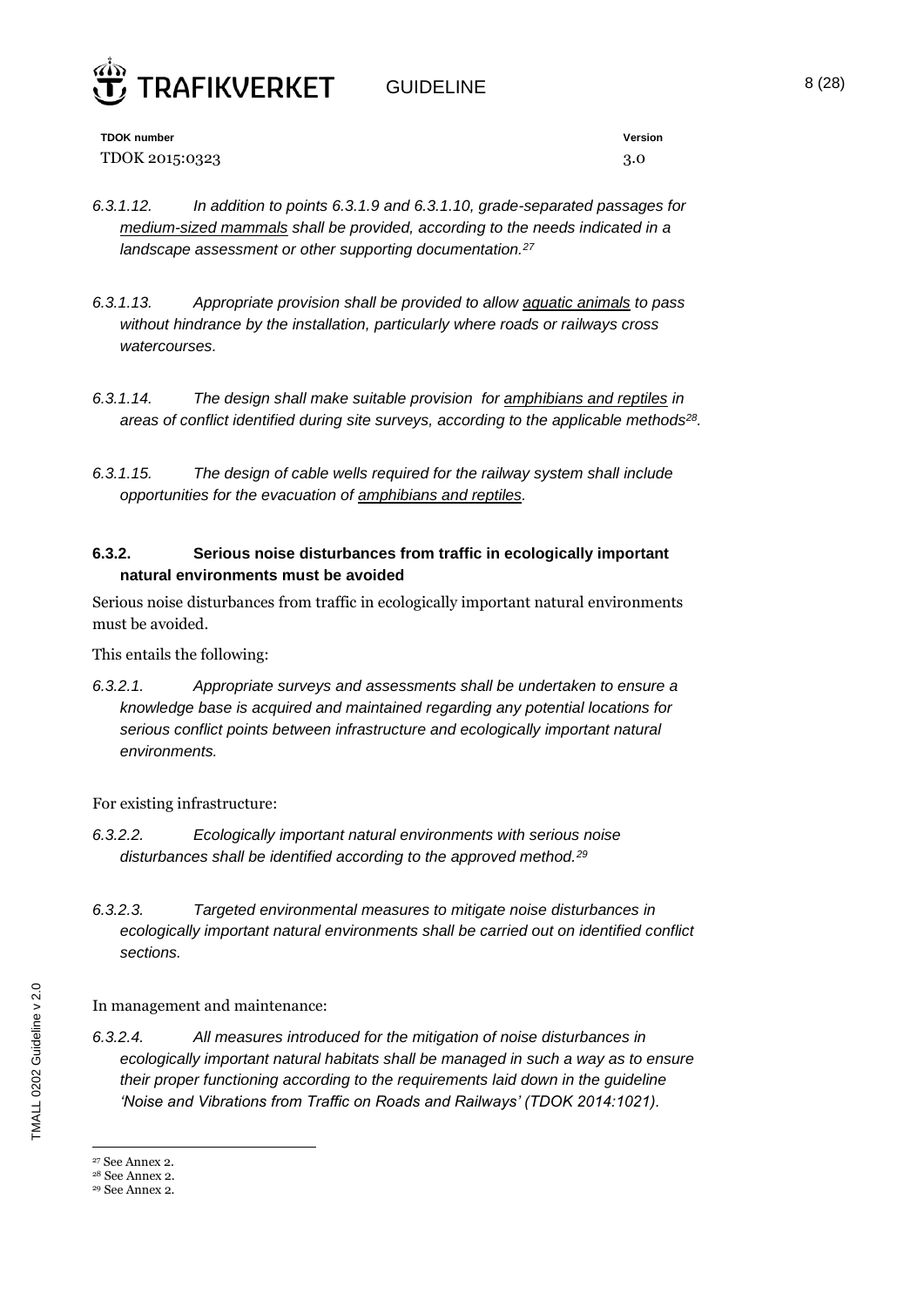

GUIDELINE 9 (28)

**TDOK number Version** TDOK 2015:0323 3.0

When constructing new infrastructure and altering existing infrastructure:

*6.3.2.5. In the event of new construction and alterations, the Swedish Transport Administration shall implement measures to address identified conflict points between infrastructure and ecologically important natural environments, such that the requirements of the guideline 'Noise and Vibrations from Traffic on Roads and Railways' (TDOK 2014:1021) are fulfilled.*

#### **6.3.3 A plan for maintaining and developing the biodiversity of infrastructure habitats shall be included, and biotope losses avoided**

Existing infrastructure habitats rich in biodiversity shall be managed and developed, and new habitats shall be created in order to strengthen support for green infrastructure within the landscape and to avoid biotope losses. For tree-lined avenues, cultural environmental objectives also apply.

#### This entails the following:

- *6.3.3.1 The total area of road and railway habitats rich in biodiversity shall increase. Road and railway environments shall promote biodiversity in the landscape ecology.*
- *6.3.3.2 A complete database of existing road and railway habitats rich in biodiversity<sup>30</sup> shall be acquired and maintained.*
- *6.3.3.3 A complete database of potential road and railway habitats<sup>31</sup> shall be acquired and maintained.*

For existing infrastructure:

- *6.3.3.4 Road and railway habitats rich in biodiversity shall be developed and created based on existing ecological conditions, and shall contribute to the provison of Green infrastructure.*
- *6.3.3.5 The Swedish Transport Administration's tree-lined avenues shall be varied in terms of expression, form, age and species composition, and shall be represented in different types of landscapes and reflect regional characteristics.*

*6.3.3.6 .* Tree-lined avenues that are designated as being of 'very high quality' or 'high quality' shall not decrease in number or range. Compensation shall be provided in the event of the unavoidable loss or damage to these designations.

<sup>30</sup> See Annex 2

<sup>31</sup> See Annex 2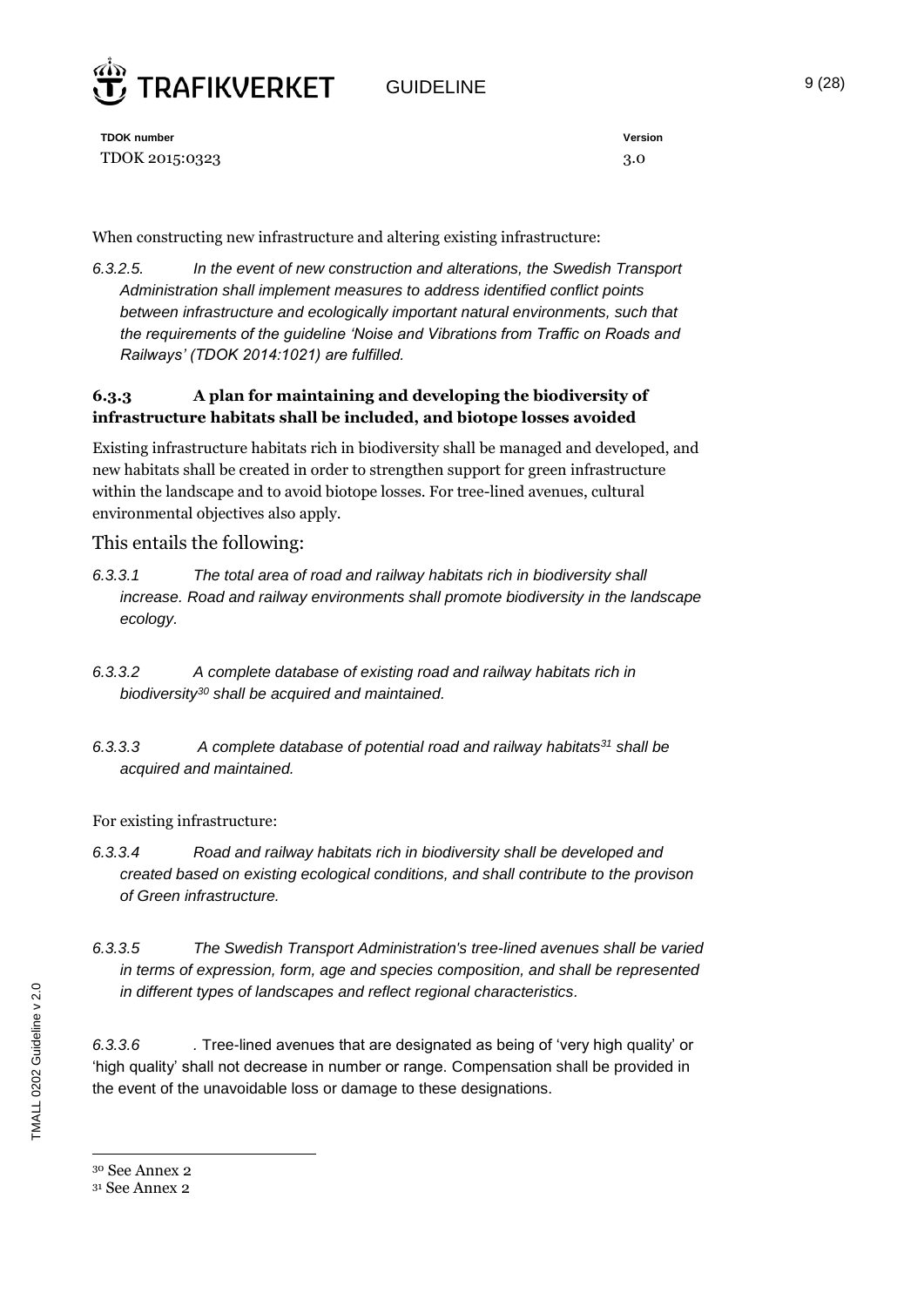

GUIDELINE 10 (28)

**TDOK number Version** TDOK 2015:0323 3.0

*6.3.3.7 The natural and cultural qualities of the tree-lined avenues shall be developed on the basis of known shortcomings, and high natural, cultural and experience qualities shall be achieved.* 

*6.3.3.8 The tree-lined avenues shall be developed and created based on existing ecological conditions, contribute to green infrastructure and support historical connections.* 

*6.3.3.9 Where necessary, targeted environmental measures shall be implemented in order to achieve good management status for tree-lined avenues and for road and railway habitats rich in biodiversity.*

#### In management and maintenance:

*6.3.3.10 Tree-lined avenues, solitary roadside trees, and road and railway habitats rich in biodiversity shall be managed in such a way as to achieve good management status without constituting a traffic hazard.*

For new construction and alterations:

*6.3.3.11 In the event that , ecologically important natural habitats that are destroyed in the course off new construction and alteration, the loss must be documented and an appropriate area of compensatory habitat of equivalent quality, or with the potential to be manged to achieve the required level of quality, shall be provided.. Irreplaceable habitats<sup>32</sup> shall not be damaged.*

*6.3.3.12 In the event of new construction or the alteration of existing infrastructure, the side surfaces shall be designed based on prevailing geological and ecological conditions. Road and railway habitats rich in biodiversity shall be developed and created based on existing ecological conditions, and shall contribute to the provision of green infrastructure.*

 $\overline{a}$ <sup>32</sup> 'Icke förhandlingsbara biotoper' ('Non-Negotiable Biotopes'), the Swedish Transport Administration's publication 2015:211.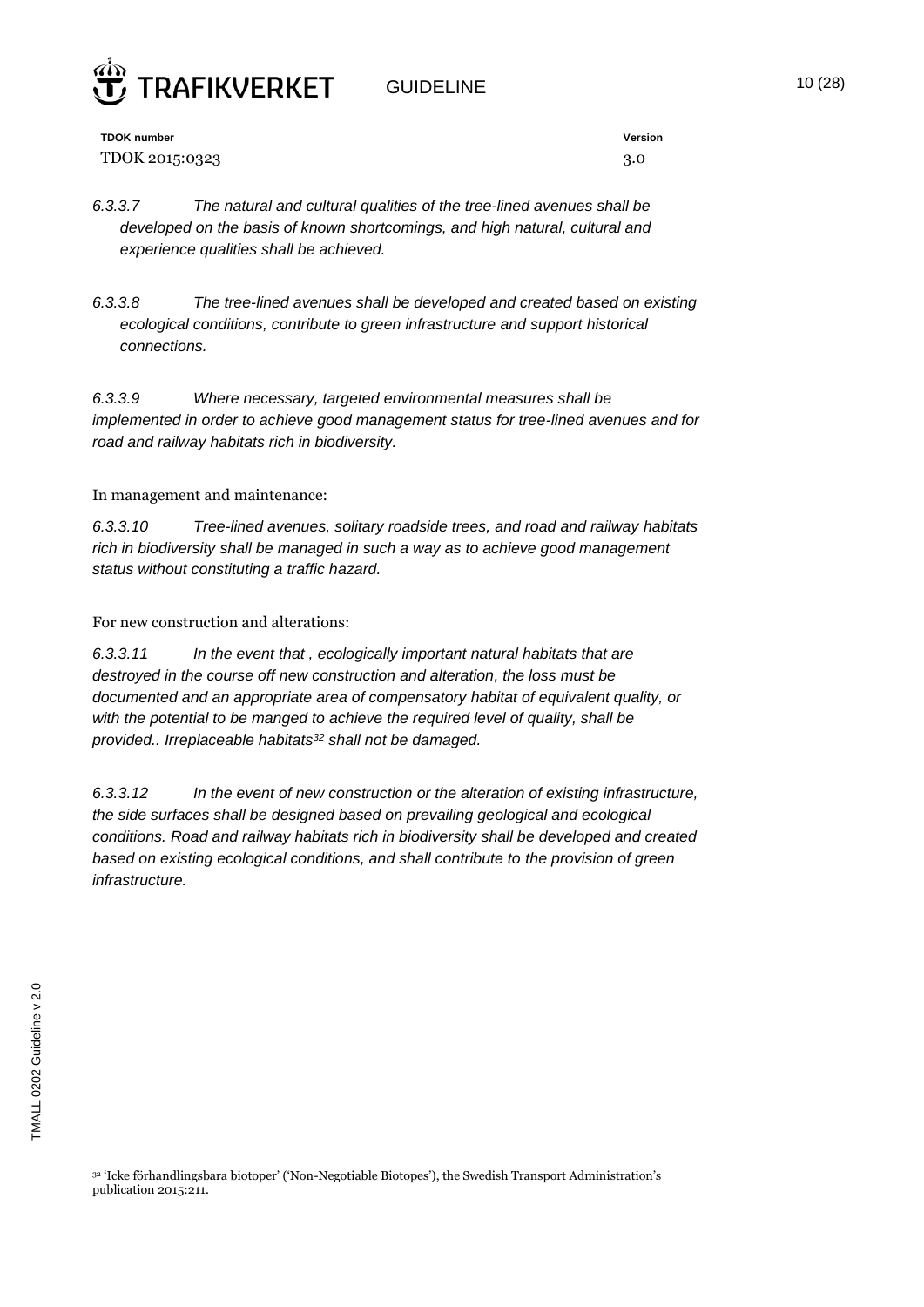

GUIDELINE 11 (28)

**TDOK number Version** TDOK 2015:0323 3.0

#### **6.3.4 Invasive species shall be combated**

Invasive species shall be combated in order to counteract continued proliferation and new establishment.

This entails the following:

*6.3.4.1 The species listed in the checklist TDOK 2015:0469<sup>33</sup> shall be combated. The management and construction of roads and railways must not permit or facilitate the establishment and spread of any non-native, invasive species listed in the checklist.*

### 6.4. Performance Requirements for Cultural Heritage and Historic Sites

Cultural heritage refers to all material and intangible expressions (traces, remnants, objects, structures, environments, systems, structures, activities, traditions, naming customs, knowledge, etc.) of human impact. Historic environment refers to the whole environment that people have influenced, that is to say, how varying degrees of human enterprises and activities<sup>34</sup> have helped to shape the landscape.

The transport infrastructure uses, influences and reshapes landscapes, installations and settlements in many ways. In the management and development of national infrastructure the Swedish Transport Administration supports the national objectives for historic environment initiatives. The Guideline reinforces support for the cultural heritage sector's objectives regarding cultural environmental integration in infrastructure.<sup>35</sup>

The decisive impact of transport infrastructure on cultural heritage and historic sites shall be addressed through the following adaptations:

- 1. Support for a sustainable society with a great variety of historic sites that are preserved, used and developed
- 2. Promotion of public participation in historic environment initiatives and provision of opportunities *(for the public or Trafikverket?)* to understand and take responsibility for the historic environment
- 3. Promotion of an inclusive society, with the cultural environment as a common source of knowledge, education and experiences
- 4. A holistic approach to the management of the landscape, where the cultural environment is taken into account in social development

 $\overline{a}$ <sup>33</sup> Invasiva arter som ska bekämpas (Invasive Species that must be Combatted) TDOK 2015:0469

<sup>34</sup> http://www.raa.se/kulturarvet/

<sup>35</sup> 'Transportinfrastruktur – strategi för kulturmiljöintegrering' ('Transport Infrastructure – Strategy for Cultural Environmental Integration') is currently being developed by the Swedish National Heritage Board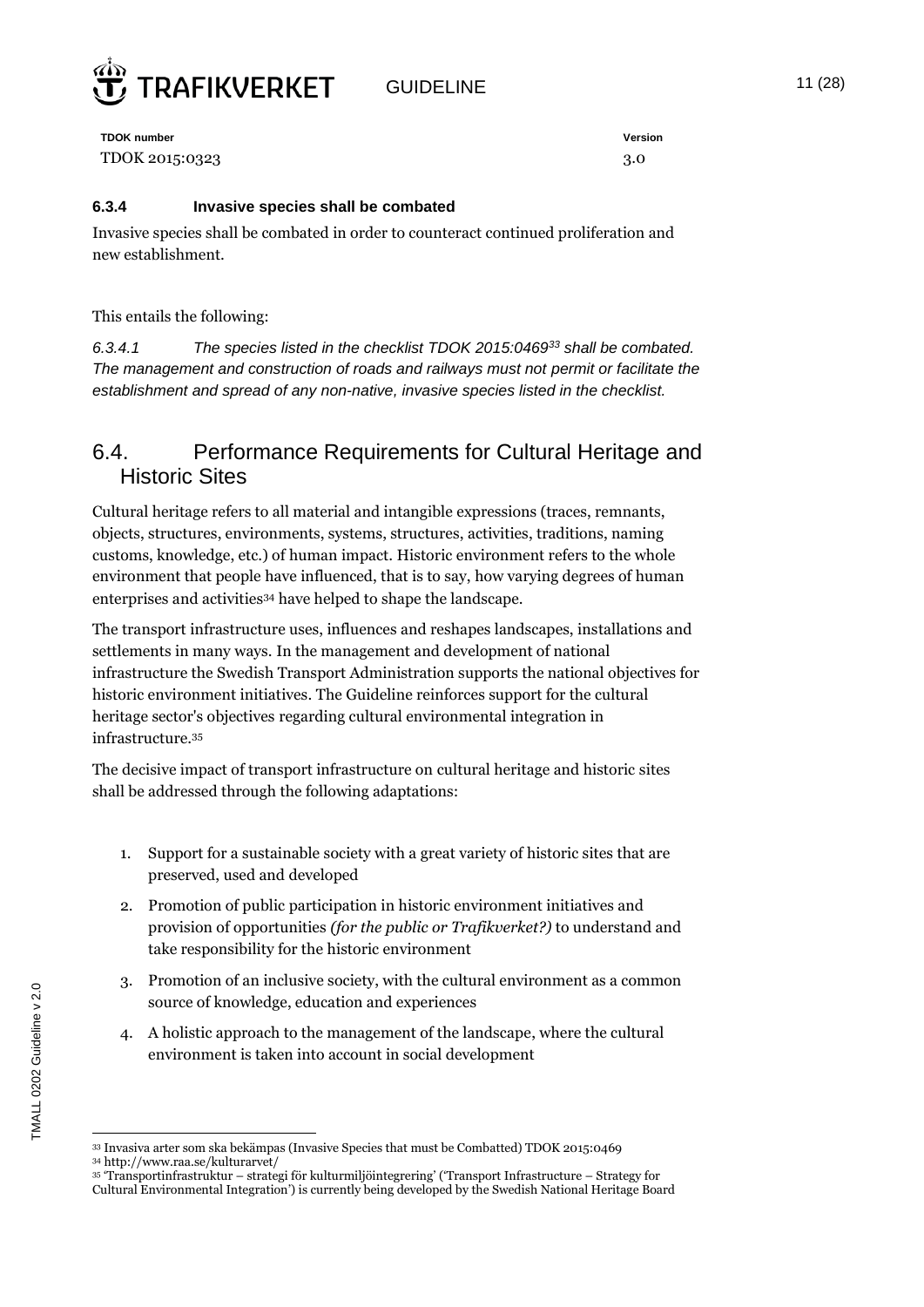

GUIDELINE 12 (28)

#### **6.4.1. A sustainable society with a great variety of historic sites that are preserved, used and developed**

Evaluation and prioritisation are a prerequisite for the use and development of historic sites.

The Swedish Transport Administration shall evaluate and prioritise historic sites in order to provide the basis for effective decision-making (by the Swedish Transport Administration and others) regarding conservation, use and development. All decisions shall be transparent.

Investments in historic sites are resource management activities that increase the ecological, economic and social benefits of a sustainable society. The Swedish Transport Administration shall foster a sustainable society through investments in historical sites.

#### This entails the following:

*6.4.1.1. Long-term, sustainable resource management involves the conservation, strengthening and development of historical sites. Such investments provide and increase ecological, economic and social benefits and improve the overall costeffectiveness in a sustainable society.*

*6.4.1.2. Methods of work that promote these objectives shall be used. The Swedish Transport Administration ensures that expertise is implemented in an integrated manner, both in the area of landscape (architecture, culture and nature) as well as between the landscape area and other areas of technology and economics, in order to achieve smart and sustainable solutions throughout the processes. It is particularly important that the integration of expertise occurs in a sustainable way throughout all stages, from early strategic planning through the activities of other processes to the long-term maintenance of infrastructure.*

#### *6.4.1.3. Historic sites shall be used without losing their prioritised content.*

Cultural routes, historical railway sites and historical bridges shall be of a good standard and shall be used without distorting, reducing or eliminating their designated values.

For existing infrastructure and in the event of management and maintenance:

- a) For cultural routes, this must be taken into account in the choice of road surface, materials and workmanship, among other decisions.
- b) For historical railway sites, this requires certain choices of materials, execution and walkways within the railway site, among other decisions.
- c) For historical bridges, this requires certain choices of bridge railings and banisters, materials, colour and carrying capacity, such that the bridge's architectural integrity and construction techniques and historical quality can be maintained without reducing road safety.

For new construction and alterations: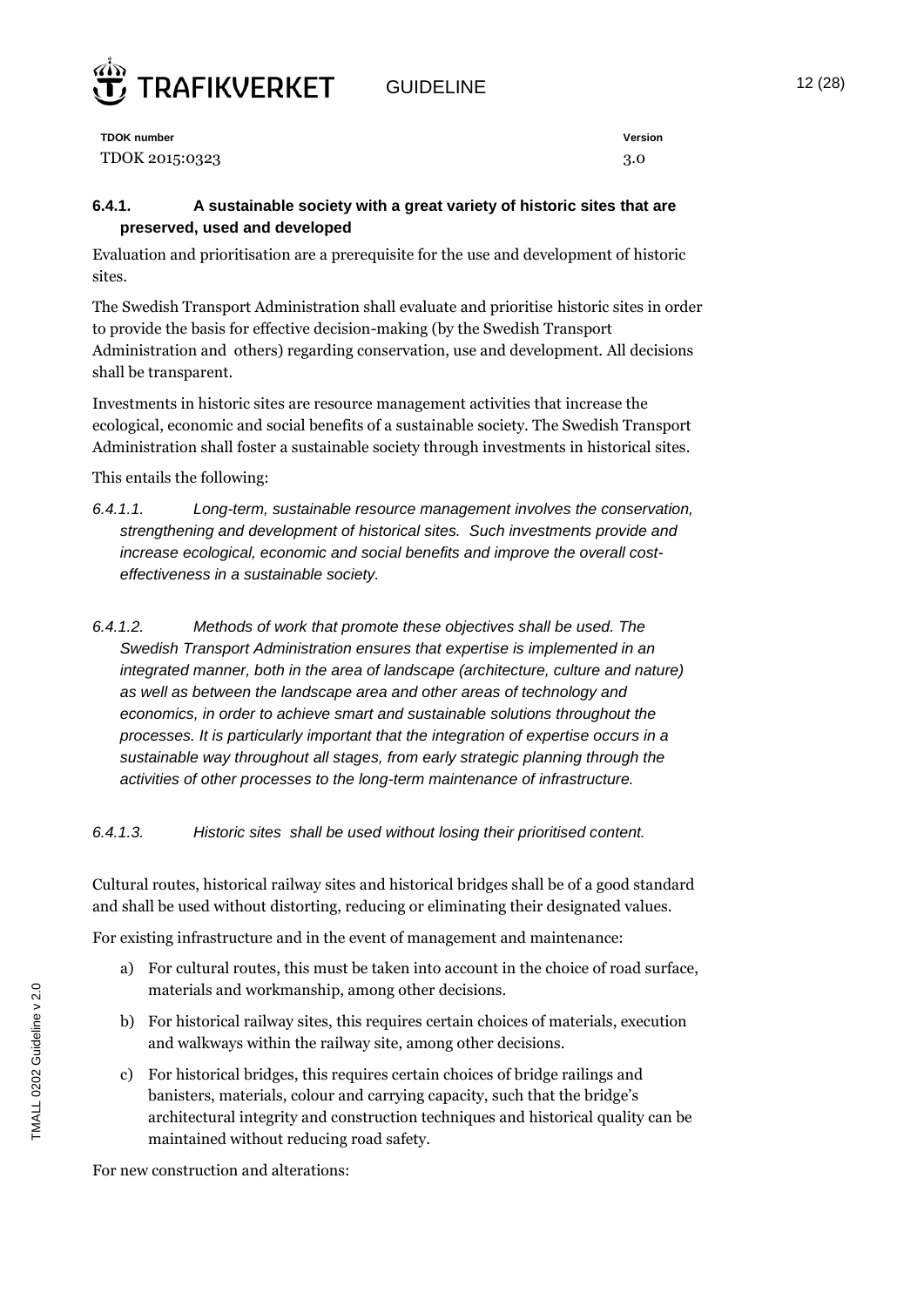## GUIDELINE 13 (28)



**TDOK number Version** TDOK 2015:0323 3.0

d) In the event of new construction and alteration of roads and railways, the cultural quality of the landscape shall be used as an asset. Structures of the Landscape structures, human movement patterns, connections, and qualities of the landscape shall be used, re-established or further developed.

*6.4.1.4. The quality and integrity of the historical site shall be assessed, understood and protected. Opportunities shall be taken to integrate the new scheme into the landscape and to enhance the setting of the historical feature.*

For existing infrastructure:

a) The Swedish Transport Administration's designated cultural routes, historical railway sites and historical bridges, as well as road and railway-related historical objects are not to be reduced in number.

For existing infrastructure and in the event of management and maintenance:

b) The Swedish Transport Administration's designated cultural routes, historical railway sites and historical bridges, as well as road and railway-related historical objects shall be managed and restored such that their designated qualities are maintained or strengthened. Restorations and targeted environmental measures shall be implemented according to established methodology and on the basis of identified shortcomings.

For new construction and alterations:

- c) In the event of new construction and the alteration of roads and railways, the cultural qualities of the landscape shall be developed further. Landscape strutures and passages shall be developed or adapted to make it possible to maintain and further develop agriculture and forestry. Here existing land consolidations/existing holdings should be taken into account.
- *6.4.1.5. The diversity of historical sites shall be preserved and developed through our choices about how to recount human history on different scales in the course of our infrastructure work.*

For new construction and alterations:

a) In the event of new construction and the alteration of roads and railways, areas and phenomena with considerable historical qualities shall be clarified and preserved, with opportunities taken to developed and enhance the setting, where appropriate. Cultural heritage analysis shall be used to assess and prioritise sites, and shall be implemented according to established methodology and stored according to established principles. The methodology for cultural heritage analysis includes the cultural historical dimensions of both the landscape and the infrastructure installations.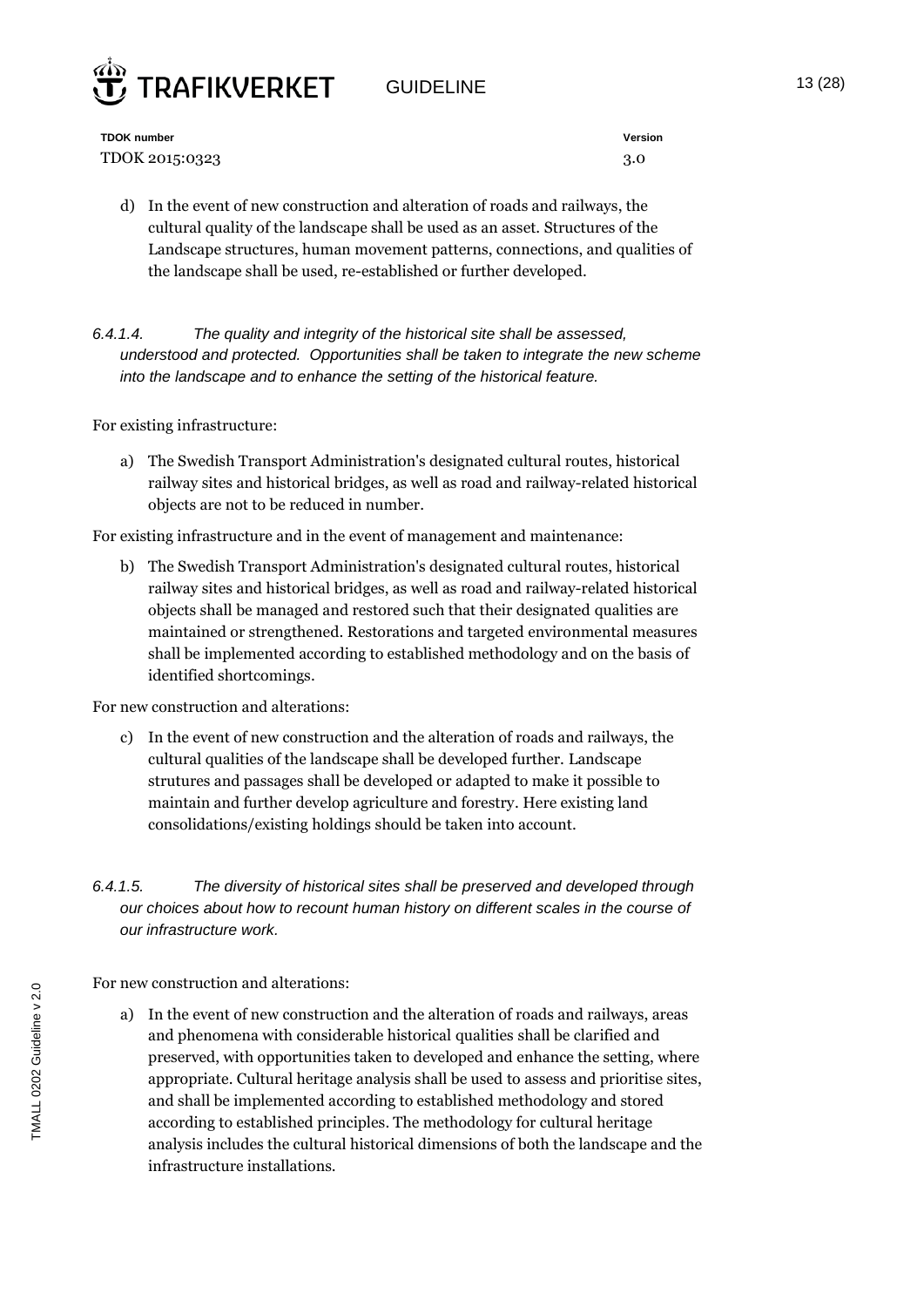

GUIDELINE 14 (28)

**TDOK number Version** TDOK 2015:0323 3.0

*6.4.1.6. Historical railway sites shall be preserved and developed in order to tell the story of the transport infrastructure over time.* 

For existing infrastructure:

- a) Designated cultur routes shall be preserved from all eras and road types scattered throughout the country, and shall reflect regional characteristics.
- b) Designated cultural-historical railway environments of all types and from all eras shall be retained and protected throughout the country, and shall reflect regional characteristics.
- c) Designated historical bridges of all types and from all eras shall be retained and protected throughout the country.
- d) Road-related historical objects representing different eras and reflecting regional characteristics shall be retained and protected throughout the country.
- e) Railway-related historical objects representing different eras and reflecting regional characteristics shall be retained and protected throughout the country.
- *6.4.1.7. In exceptional cases, reconstruction may be considered in order to restore important structures and connections that have been broken, where cultural qualities have been severely distorted, lost or obliterated.*

#### **6.4.2. Public participation in historic environment initiatives and opportunities to understand and take responsibility for the historic environment**

Participation requires knowledge and active dialogue. Knowledge of cultural and historical qualities shall underpin all of the Swedish Transport Administration's activities. The Swedish Transport Administration shall communicate and acquire knowledge of the role of the cultural environment.

As part of a sustainable society, the Swedish Transport Administration shall understand and take responsibility for historical sites by maintaining adequate control over the effects and consequences of its activities.

This entails the following:

-

*6.4.2.1. The Swedish Transport Administration shall internally and externally communicate relevant knowledge and results regarding cultural heritage and historical qualities that are produced in the course of its activities. This communication shall be achieved via public information channels, information sheets, and environmental training, as well as through targeted strategies for media and communication.*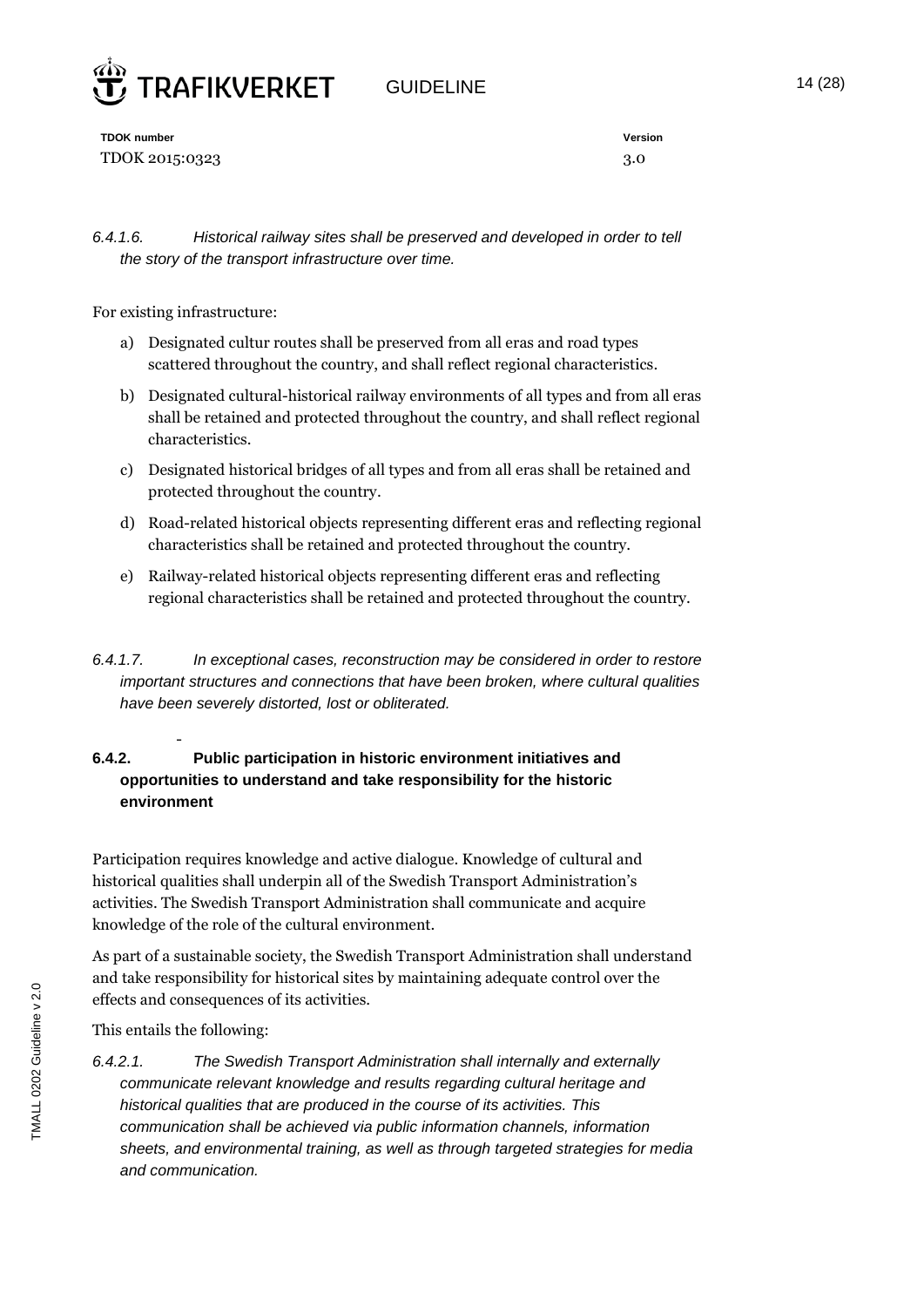## $G$ UIDELINE  $15 (28)$



**TDOK number Version** TDOK 2015:0323 3.0

- *6.4.2.2. The Swedish Transport Administration shall acquire relevant knowledge of historic environmentin order to add value to its activities. In particular, this shall be accomplished by identifying and using sources of knowledge and experiences, as well as by taking into consideration the ways in which others relate to the landscape and their needs of the landscape as a resource. The Administration shall also exchange knowledge internationally, work strategically with research and development, and engage in open dialogue and consultation processes with citizens and experts.*
- *6.4.2.3. The Swedish Transport Administration shall maintain adequate control over the effects and consequences of historic environment in a sustainable society – from early planning to investment measures and maintenance. It is particularly important that the historic environmental work be conducted as a flow throughout all stages, from early strategic planning through the activities' other processes to the long-term maintenance of the infrastructure.*

#### **6.4.3. An inclusive society is promoted, with the cultural environment as a common source of knowledge, education and experiences**

Knowledge of historic environment is used both for decision-making processes and for experience and information purposes.

The Swedish Transport Administration shall produce, document, store, maintain and provide information and knowledge that are important for the cultural environment and for its activities. This knowledge shall be disseminated throughout the organisation to inform and flow through all relevant processes.

The Swedish Transport Administration shall strengthen experiences and understanding of the historical and cultural qualities of the landscape and the infrastructure through geographical availability and information. The perspectives of both the traveller and the citizen are important.

This entails the following:

*6.4.3.1. The knowledge process shall be clear, and knowledge shall be accessible. This applies both to decision-making processes and their associated stages, and to experience and information purposes with their associated stages.*

#### *6.4.3.2. Knowledge processes*

- a) The Swedish Transport Administration shall produce, document, store, maintain and provide information and knowledge that is important for management of historical sites and the activities of the Swedish Transport Administration.
- b) Knowledge produced and developed through the Swedish Transport Administration's activities shall be carried over to the next stages. It is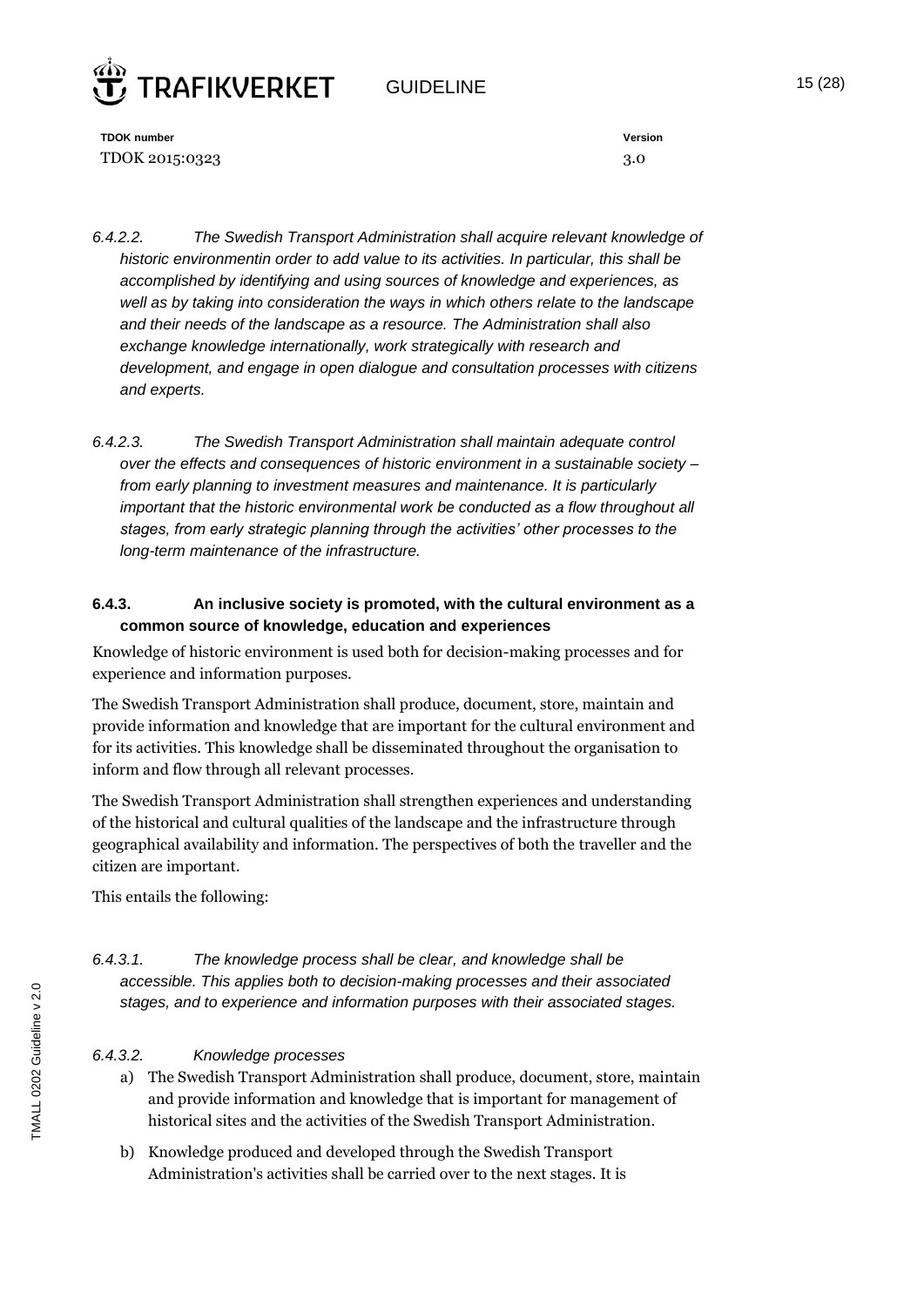



**TDOK number Version** TDOK 2015:0323 3.0

particularly important that the knowledge process be conducted as a flow throughout all stages, from early strategic planning through the activities' other processes to the long-term maintenance of the infrastructure.

- c) According to the evaluation and selection principles of the cultural environmental work, knowledge bases and documentation must be interpreted in such a way that decision-making processes and the choices that are made are transparent.
- d) The information shall be quality-assured and stored in an accessible, userfriendly and secure manner that enables the efficient use and reuse

#### *6.4.3.3. Experience Processes*

- a) The Swedish Transport Administration shall strengthen its own internal experience and understanding of historical qualities of the landscape and the infrastructure, such that the landscape as a whole (with its aspects of importance, functions and connections) can be clearly read and interpreted in an educational manner. This is accomplished through the Swedish Transport Administration's active work with:
	- geographical accessibility to the landscape ('Cultural Environment' is one of the objectives of the transport infrastructure.)
	- opportunities to gain outlooks and experiences, both from the traveller's perspective and from the perspective of residents and land users
	- informative accessibility in digital and analogue forms.

#### **6.4.4. A holistic approach to the management of the landscape, where the cultural environment is taken into account in social development**

*6.4.4.1. The perspective of historical environment shall contribute to the social development work of the Swedish Transport Administration. Cultural environment work shall be an integral part of the Swedish Transport Administration's processes, to inform the authority's activities and landscape management, as well as to ensure the preservation of the cultural environment. The Swedish Transport Administration shall follow an agreed historical environmental strategy and continuously reassess and update its action plans for heritage -related issues.*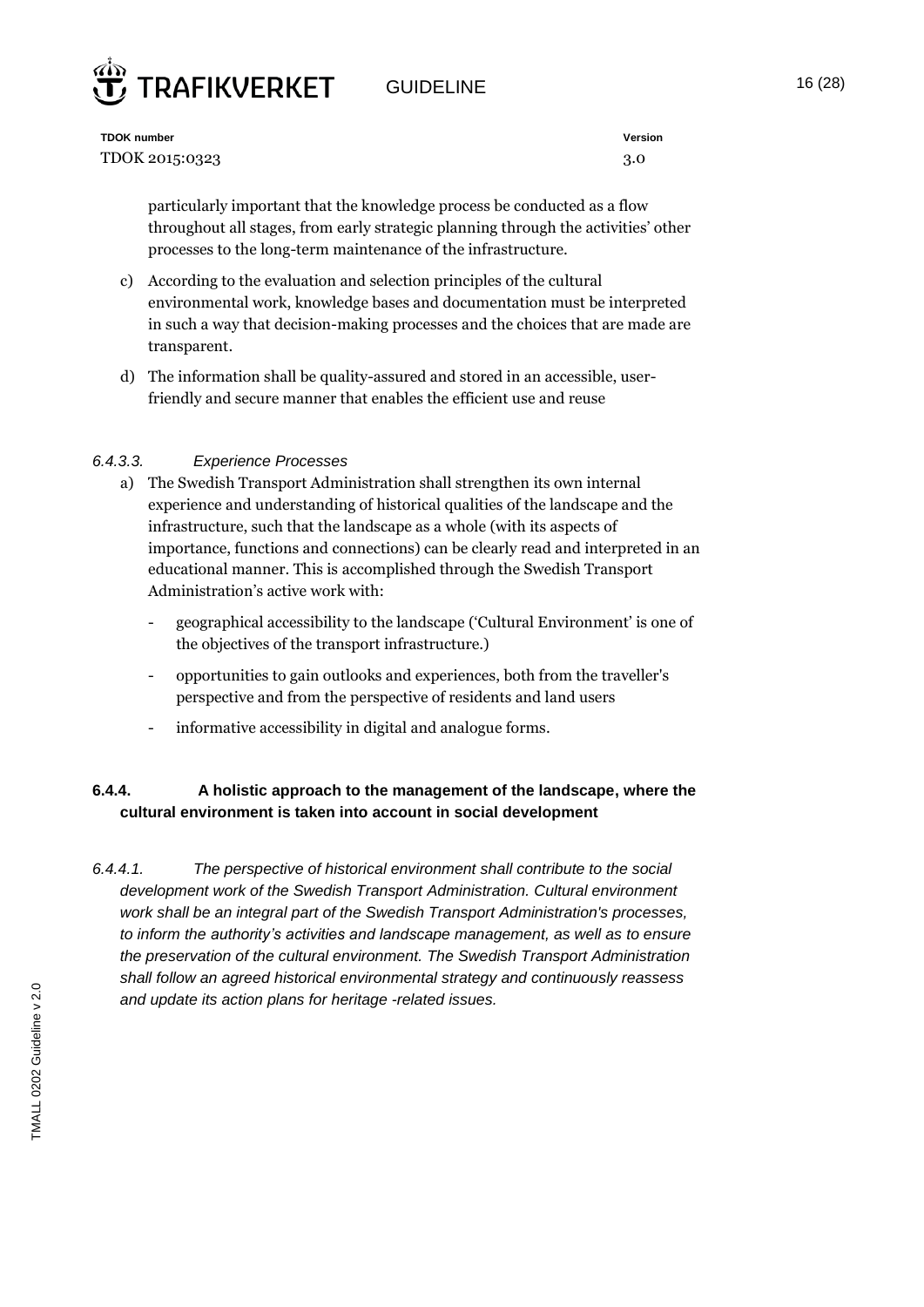## **RAFIKVERKET**

GUIDELINE 17 (28)

**TDOK number Version** TDOK 2015:0323 3.0

## 6.5. Performance requirements for the form and scale of the landscape

The landscape and the form, structure and content of the built environment together affect people's experience, and the management and use of the landscape should therefore be regarded as a public interest. It is important that the design of the infrastructure installation is integrated with a full understanding and appreciation of the adjacent environment to ensure the creation of sustainable landscapes of high aesthetic quality. The development of the infrastructure installations shall be informed by local conditions and an assessment and understanding of the local landscape and visual qualities*.* The Swedish Transport Administration shall plan and design infrastructure installations on the basis of knowledge of the form and scale of the local landscape, as well as people's perceptions, experience and use of the landscape. This means that:

- Pursuant to the Swedish Transport Administration's publication *Landscape as an Arena36*, measures and projects aimed at the new construction or upgrading of infrastructure installations are based on high-quality information, and are preceded by landscape analysis according to the documents *Landscape Analysis for the Planning of Roads and Railways<sup>37</sup>* and *Integrated Landscape Character Analysis (ILKA)*.
- Measures to protect, develop and safeguard the landscape's identified qualities (with regard to the shape and scale of the landscape) shall be summarised in a design programme. This document is based on the Swedish Transport Administration's policy for architecture<sup>38</sup> and is produced in accordance with the document *Manual for Design Work and Design Programmes in Infrastructure Projects* (TRV 2014/78881).

#### **6.5.1. Infrastructure installations are planned and designed in a manner that safeguards and develops the values of the landscape and the built environment**

For the Swedish Transport Administration's infrastructure installations, a comprehensive design is sought that meets functional requirements, takes full account of the qualities of the existing environment, and utilises the opportunity to develop and enhance the landscape, whether the installation is proposed for the rural or built environment.

 $\overline{a}$ <sup>36</sup> Landscape As An Arena – Integrated Landscape Character Assesment – Method Description. The Swedish Transport Administration's publication 2017:158.

<sup>37</sup> Landskapsanalys för planläggning av vägar och järnvägar – En handledning (Landscape Analysis for the Planning of Roads and Railways – A Tutorial). The Swedish Transport Administration's publication 2016:033 <sup>38</sup> The Swedish Transport Administration's architecture policy TDOK 2017:0636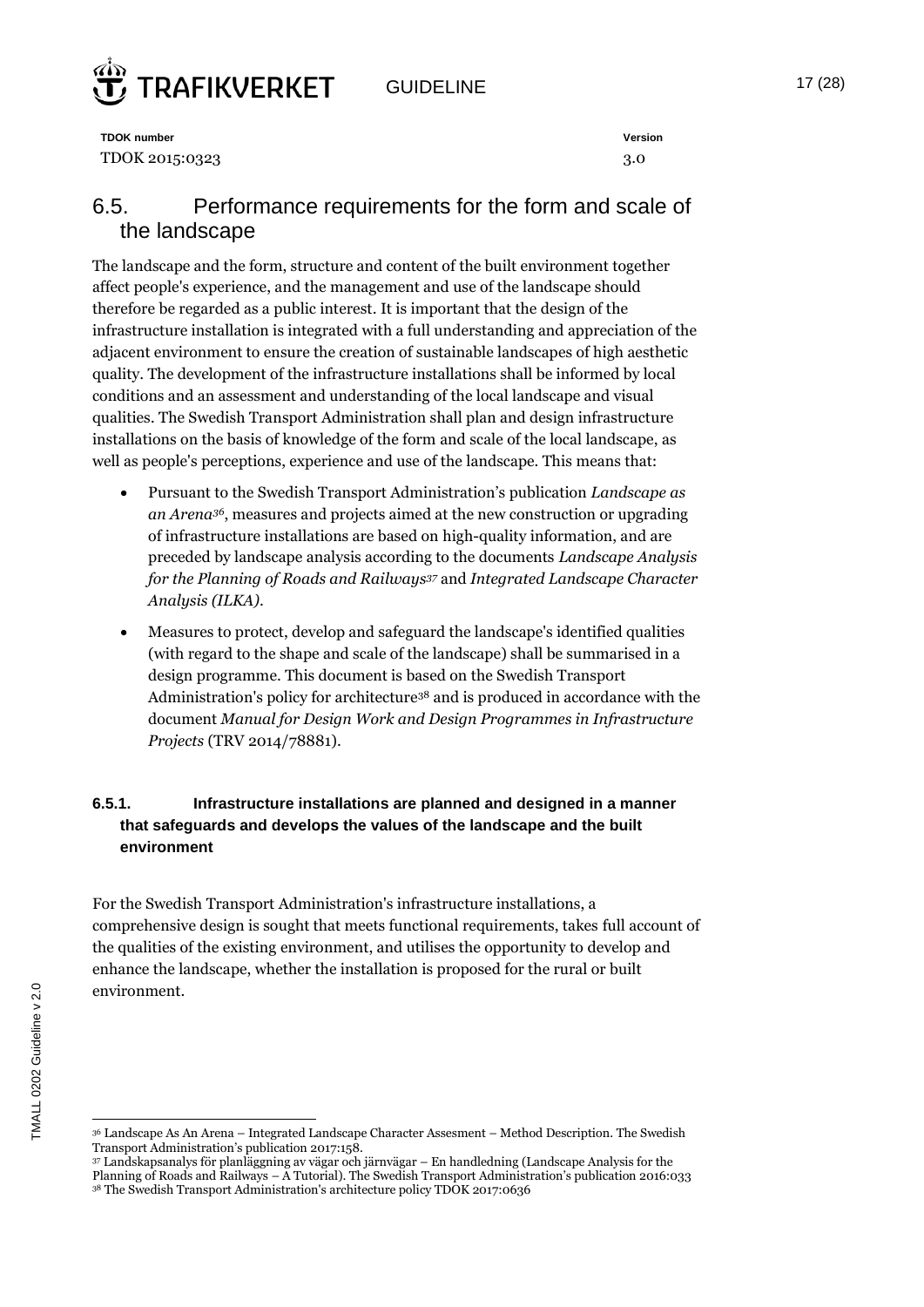

GUIDELINE 18 (28)

**TDOK number Version** TDOK 2015:0323 3.0

This means that:

- *6.5.1.1. The Swedish Transport Administration shall ensure that the qualities of the landscape and the built environment are taken into account in all planning, design, and construction processes, as well as in ongoing management and administration.*
- *6.5.1.2. Measures to protect, develop and safeguard the landscape's identified qualities shall be developed through an open and inclusive process, and shall be summarised in a design programme.*
- *6.5.1.3. The design work shall be initiated at an early stage and shall continue throughout the implementation process – from the planning stage, through design and construction and into the management phase. Important design issues shall be identified and considered starting at the strategic planning and early spatial planning stages.*

#### **6.5.2. Good design helps maintain and develop the landscape's visual character and create new qualities**

The transport infrastructure must be developed in a holistic manner, in which all elements are carefully designed in a democratic and inclusive process in which conclusions relating to the assessment of environmental quality, analyses, priorities and decisions made are robust and transparent. The Swedish Transport Administration's installations shall utilise and develop the landscape's conditions in the design of the installation, which shall represent and support Best Practice design39.

This entails the following:

- *6.5.2.1. Good design shall characterise all of the Swedish Transport Administration's construction works and installations<sup>40</sup> .*
- *6.5.2.2. The transport infrastructure shall be formed in interaction with the landscape, such that road users, travellers and the surrounding population are offered positive experiences in a beautiful and well-functioning environment.*
- *6.5.2.3. The Swedish Transport Administration shall ensure that the form and scale of the landscape are taken into account in all planning, design, and construction processes, as well as in ongoing management and administration.*

<sup>39</sup> Government Bill 2017-18:110. Politik för gestaltad livsmiljö (Policy for Designed Habitats).

<sup>40</sup> Handbok för gestaltningsarbete och gestaltningsprogram i infrastrukturprojekt (Manual for Design Work and Design Programmes in Infrastructure Projects). Reg no: 2014/78881.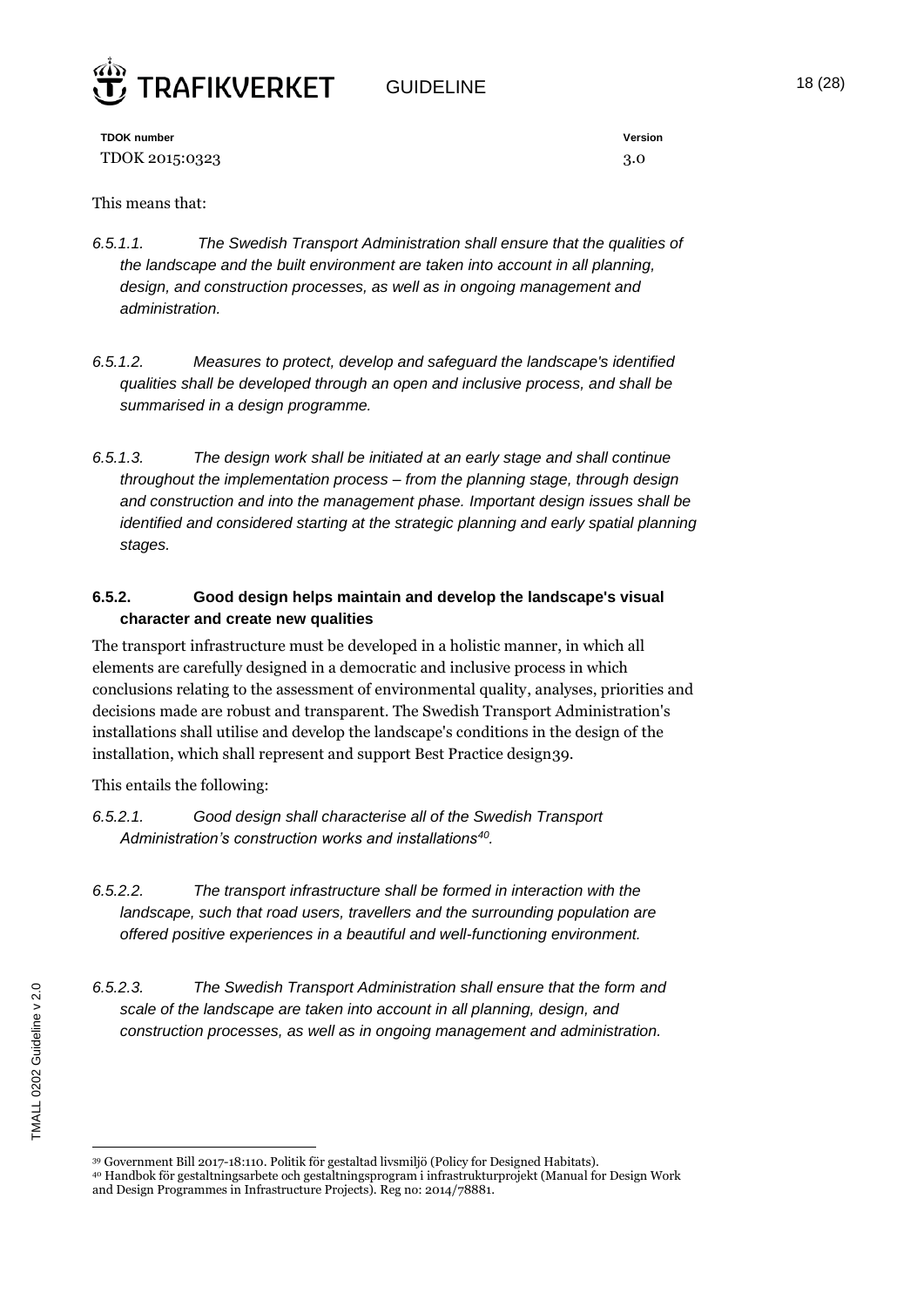

GUIDELINE 19 (28)

**TDOK number Version** TDOK 2015:0323 3.0

*6.5.2.4. The Swedish Transport Administration shall design environments that promote accessibility, support the use of public transport and provide conditions for walking and cycling. The Swedish Transport Administration shall provide safe and comfortable infrastructure environments for pedestrians and cyclists. Through good design, environments shall be created so that they are accessible to all and arer perceived as attractive and safe.*

## 7 Results and Documentation

The requirements of this manual shall be addressed in the Swedish Transport Administration's processes – from early strategic planning to management and operation – such that the transportation infrastructure can be adapted to the landscape. Landscape adaptation is part of the Swedish Transport Administration's delivery quality *Environment and Health<sup>41</sup> ,* which is to be reported in a measurable and monitorable manner.

## 8 Deviations from the Requirements

If any of these requirements are not met, a written justification is required. Decisions are rendered by the Head of the Planning Activity Area.

## 9 Related Documents

Action Plans:

- Action Plan for the Implementation of the Landscape Guideline (TDOK 2015:0323, reference number TRV 2015/108632)

Procedures:

Procedure: Animal Collisions on Roads and Railways (TDOK 2012:149)

Tutorials:

Manual for Design Work and Design Programmes in Infrastructure Projects, reference number TRV 2014/78881.

Other Tutorials:

(See Annex 2)

Requirements and Advice:

- Installation Requirements: Requirement 09 101 VGU
- Installation Requirements: Requirement 09 102 VGU
- Installation Requirements: Advice 09 101 VGU

 $\overline{a}$ <sup>41</sup> See the Swedish Transport Administration's 2017 Annual Report, page 12 + pages 20-24.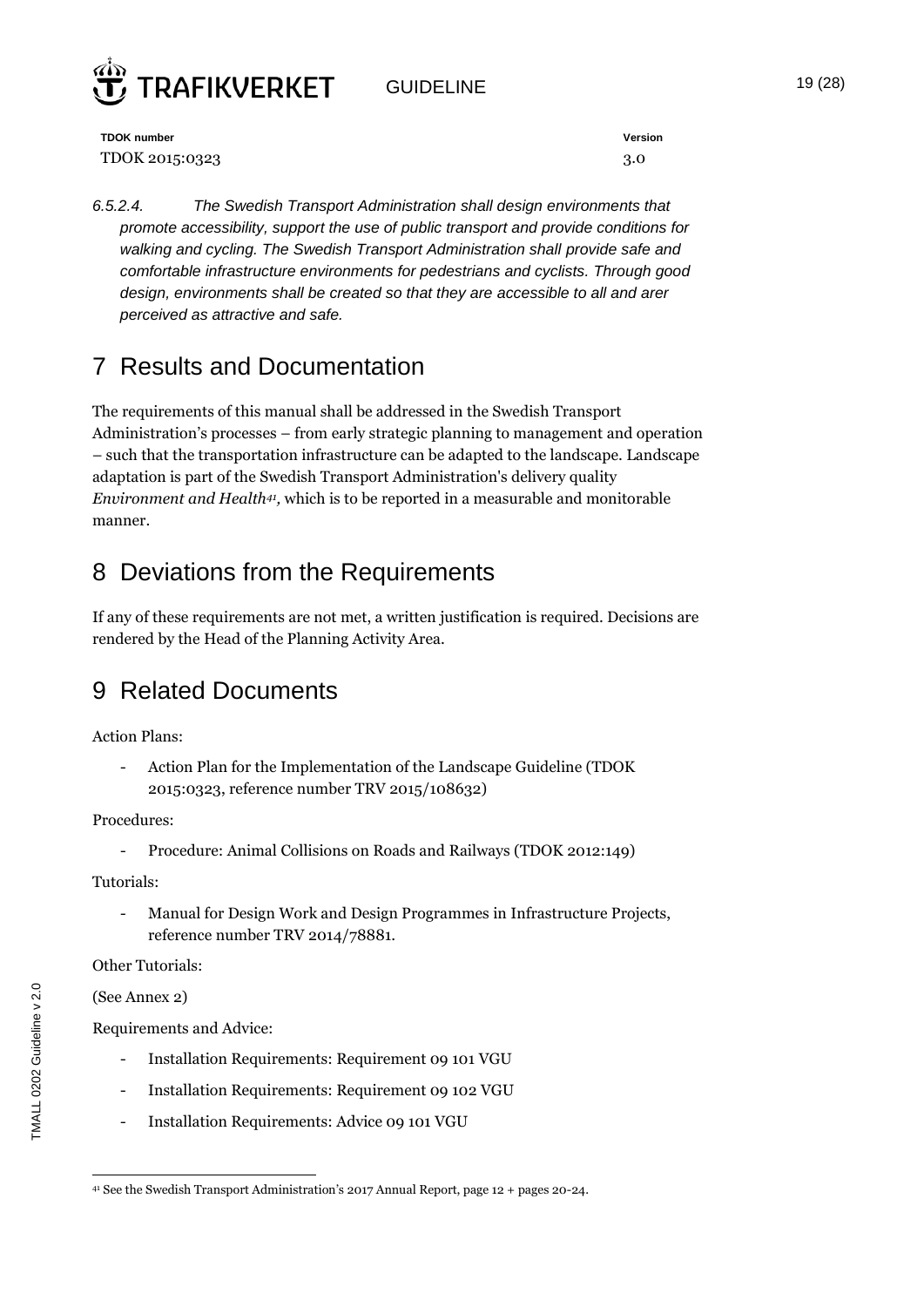

**TDOK number Version** TDOK 2015:0323 3.0

- Standard Description: Roads (SBV)<sup>42</sup>
- Outsourcing Description: Railway (EB)
- Description of Commission for Consultancy Commissions (UB)
- Technical Description (TB)
- Technical System Standard 'New Generation: Railway', 4.0 (TSS)
- Installation Requirements: Railways (AKJ)
- Installation Requirements: Roads (AKJ)

<sup>42</sup> https://www.trafikverket.se/for-dig-i-branschen/vag/underhallvag/Entreprenorsdokument/Kontraktsdokument/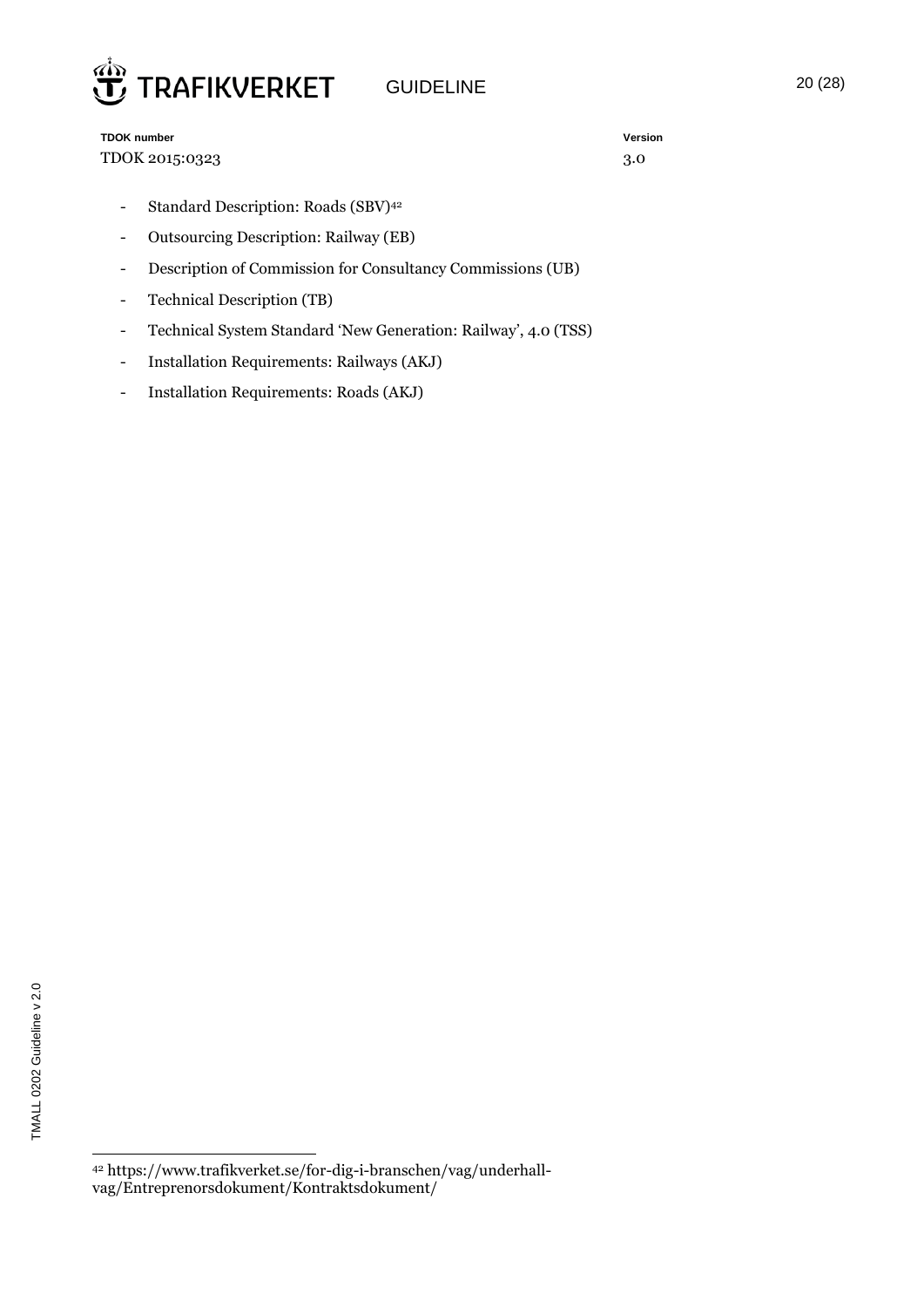

**TDOK** number TDOK 2015:0323

| Version |  |
|---------|--|
| 3.0     |  |

## **Version log**

| Adopted version | Document date | Amendment                                                                                                                                                                                                                                                                                                                                                                                                                                                                                                                                                                                                                                         | Name                    |
|-----------------|---------------|---------------------------------------------------------------------------------------------------------------------------------------------------------------------------------------------------------------------------------------------------------------------------------------------------------------------------------------------------------------------------------------------------------------------------------------------------------------------------------------------------------------------------------------------------------------------------------------------------------------------------------------------------|-------------------------|
| Version 1.0     | 2016-02-02    | <b>First version</b>                                                                                                                                                                                                                                                                                                                                                                                                                                                                                                                                                                                                                              |                         |
| Version 2.0     | 2018-11-14    | Change of<br>classification and<br>template.                                                                                                                                                                                                                                                                                                                                                                                                                                                                                                                                                                                                      | Mats Holmberg,<br>Ev.   |
| Version 3.0     | 2019-03-15    | In connection with<br>the application of<br>Ver 1.0, a few<br>ambiguities were<br>discovered that gave<br>rise to uncertainties<br>and discussions<br>about interpretation<br>and importance.<br>Clarification and<br>simplification have<br>therefore been<br>requested. This work<br>has also included<br>changing the<br>structure to make it<br>easier to break down<br>the text according to<br>the structure of the<br><b>Swedish Transport</b><br>Administration's<br>main and support<br>processes. This<br>division will occur as<br>soon as the details of<br>these systems are<br>decided. Otherwise,<br>no changes have<br>been made. | Ulrika Lundin,<br>Plkvm |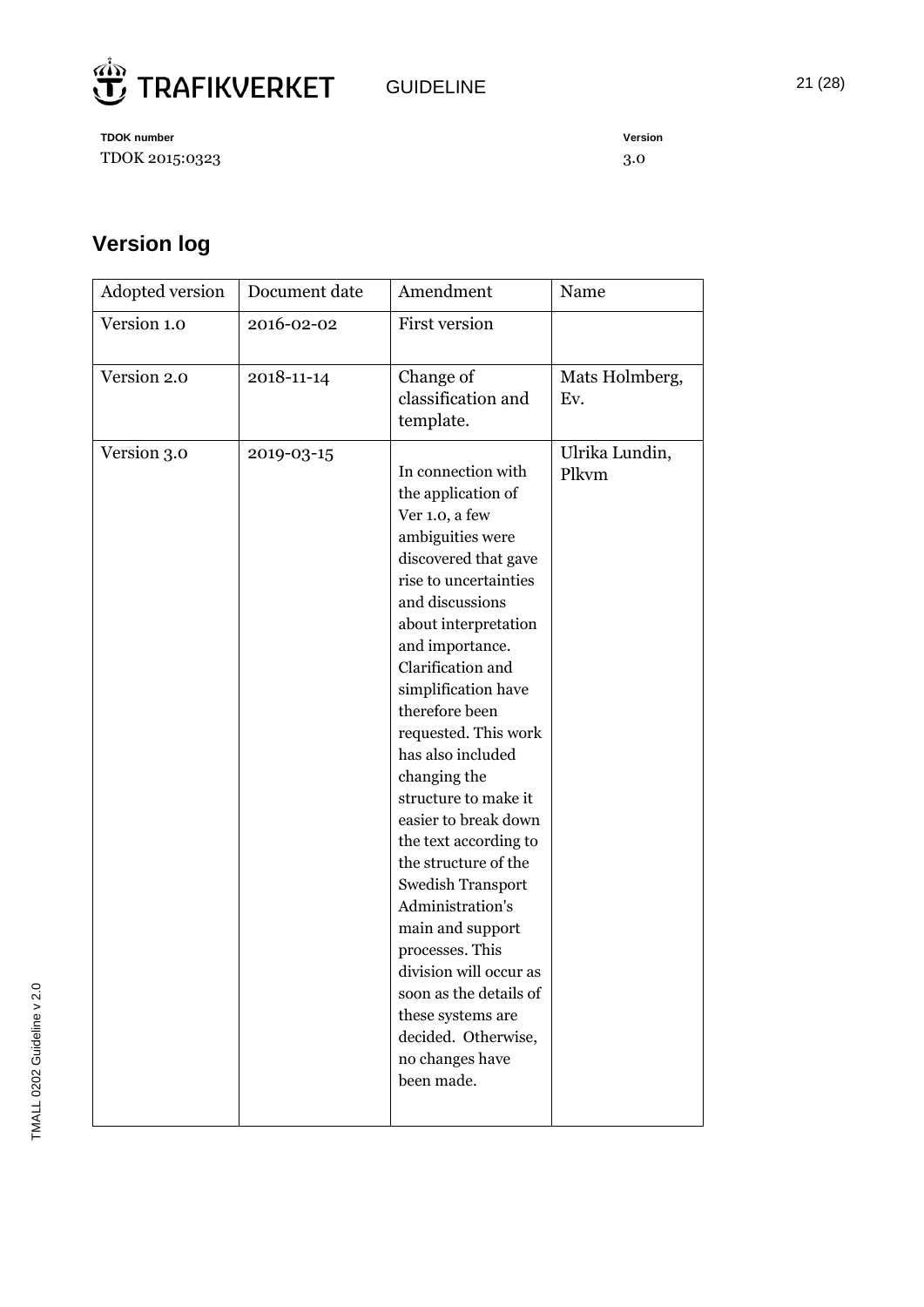

GUIDELINE 22 (28)

**TDOK number Version** TDOK 2015:0323 3.0

## Annex 1 - Definitions

*Aquatic animals:* fish and aquatic organisms. Otters are not included.

*Barrier effect:* when a physical obstacle, such as a road or railway, means that animals and/or plants are hindered from seeking necessary rest, food, locations for reproduction, etc. and are thus prevented from surviving in viable and/or manageable populations.

*Cultural environmental integration*: the national cultural environment objectives shall be integrated into the activities of public authorities.

*Culture route:* a road with high cultural values that represents a part of the development of road history and/or road technology, from antiquity to the present day43.

*Ecologically important natural environment*: includes environments listed in the Inventory of Nature Conservation Value (NVI),SS 199000:2014, regarding biodiversity as Class  $1 - 3$ : road and railway habitats rich in biodiversity, tree-lined avenues, important bird environments and irreplaceable natural environments.

*Glen:* a pronounced, elongated deepening in the surface of the earth which is delimited by prominent heights, rock walls or soil-covered slopes.

*Good management status:* based on an overall assessment of the following factors. The management status is assessed according to a three-degree scale: g*ood, medium,* and *poor*.

A infrastructure habitat rich in biodiversity with good management status is characterised by the following:

- *In road environments:* grassy vegetation in balanced succession, with a visible abundance of flowering plants *In railway environments:* ruderal vegetation with a visible abundance of flowering plants and designated habitats
- value elements (key structures) are preserved and serve an appropriate function
- absence of/only a negligible amount of undesirable woody vegetation, invasive species and other harmful factors (such as non-native species [in the case of road environments], highly nitrogen-enriched land areas, macadamisation, dumping, etc.)
- habitats rich in biodiversity that has been status-assessed within the last five years.

*Historical bridge:* a bridge which, regardless of its age, is a clear and representative exponent of the historical or technological development of bridges in the country.

*Historical railway site:* a sitecomprising several railway-related culhistorical objects and/or functional areas as well as their coherence, and which clearly demonstrates part

 $\overline{a}$ <sup>43</sup> Inventory Method: Culture Routes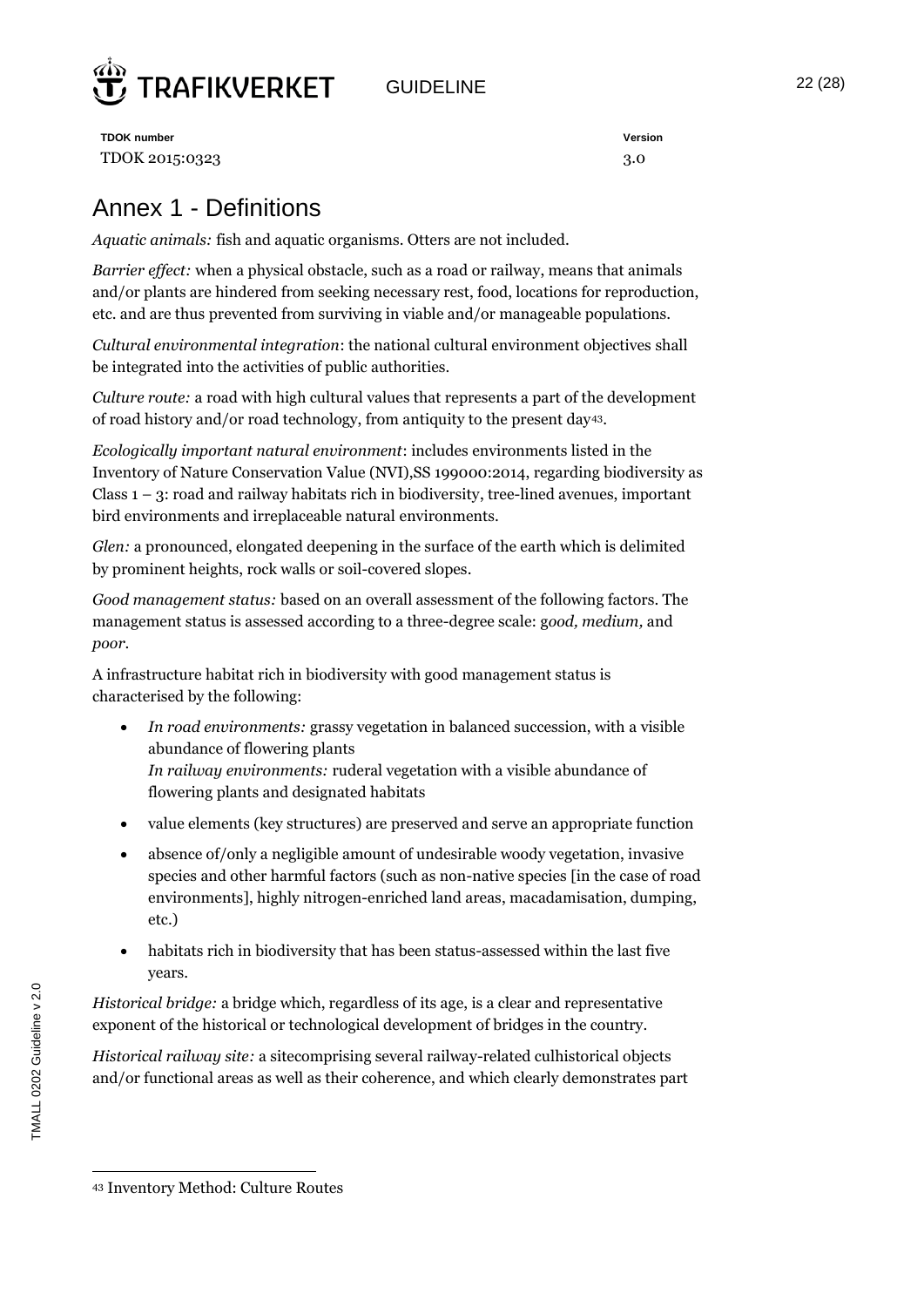## GUIDELINE 23 (28)



**TDOK number Version** TDOK 2015:0323 3.0

of the development of railway history and/or railway technology, from the introduction of the railway in the country to the present.<sup>44</sup>

*Interaction with landscapes:* addresses how the infrastructure interacts with ecological and cultural-historical connections in the landscape. The concept stems from the delivery quality *Environment and Health*.

*Invasive non-native species:* a species which, with human help (deliberately or unintentionally), have been disseminated outside its natural habitat and whose introduction or spread has been found to threaten or adversely affect biological diversity and related ecosystem services*.* 

*Landscape*: is an area that is experienced by people, and whose character is the result of the influence and interaction of natural and/or human factors<sup>45</sup>.

*Landscape analysis*: The Swedish Transport Administration places particular emphasis on the methods LCA46, HLC<sup>47</sup> och ILKA*48*, which meet the requirements for landscape analysis under the European Landscape Convention. The Swedish Transport Administration has developed methods applicable to infrastructure activities, such as landscape analysis, cultural heritage analysis and ecological landscape analyses related to infrastructure.

*Large mammal:* all ungulates and a group of large predators including bears, wolverines, lynx and wolves.

*Medium-sized mammals:* Mammals smaller than deer.

*National heritage building:* buildings, parks or other state-owned installations that are most valuable from a cultural-historical point of view have been declared as national heritage buildings ('statliga byggnadsminnen', SBM) and are protected by the Regulation (2013:558) on National Heritage Buildings, etc. The Swedish National Heritage Board is the supervisory authority.

*Passage for animals:* a safe passage that complies with the technical regulations of the Swedish Transport Administration for the animal group in question (aquatic animals, amphibians and reptiles, medium-sized or large mammals). The term *fauna passage* is used synonymously.

*Potentially road and railway habitat:* an environment that has the geological and natural prerequisites to meet the conditions for road and railway habitats rich in biodiversity, and which is situated in a location that provides good opportunities to strengthen the dissemination of species in the landscape or otherwise contribute to improved ecological functionality in the landscape (strengthened 'green infrastructure').

<sup>44</sup> Inventering av järnvägens kulturmiljö (Inventory of the Railway's Cultural Environments). The Swedish Transport Administration's publication 2017:214

<sup>45</sup> Acc. to the European Landscape Convention

<sup>46</sup> LCA = Landscape character assessment

<sup>47</sup> HLC = Historic landscape characterisation

<sup>48</sup> Landscape As An Arena – Integrated Landscape Character Assesment – Method Description. The Swedish Transport Administration's publication 2017:158.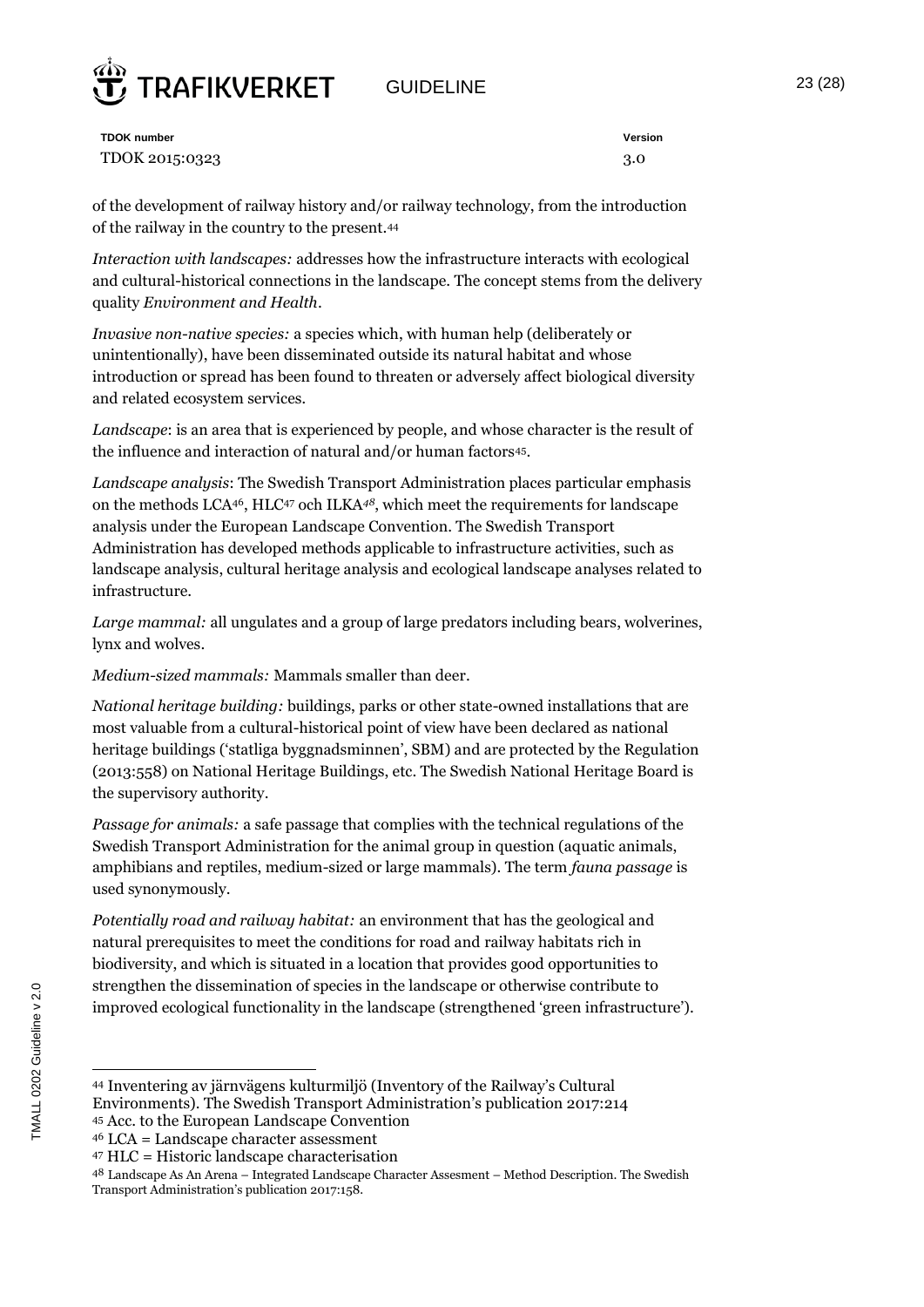## GUIDELINE 24 (28)



**TDOK number Version** TDOK 2015:0323 3.0

*Proprietary value:* is an environmental phenomenon in the Swedish Transport Administration's installation, e.g., a milestone or a roadside rich in biodiversity. The concept stems from the delivery quality *Environment and Health*.

*Railway-related historical object*: a phenomenon along a railway and/or in a railway environment, located adjacent to the railway and/or in its vicinity. It has a historical and/or technological connection to the railway and its function. Examples: Water stops, poles, bridges, signals, turnouts, signs, stone walls, outbuildings, stations, and lineman's cottages.<sup>49</sup>

*Road and raiway habitat rich in biodiversity*: surfaces, structures and lateral areas that fulfil at least one of the following criteria:

- harbours red-listed species, species of national responsibility, rare species and/or indicator species
- has a special species composition based on complex soil and structural properties, and/or has a particularly high species richness or frequency of indicator species
- constitutes a significant ecological resource for, e.g., reproduction, life cycle, protection or food
- constitutes an important environment and has geological and ecological conditions for species dispersion and connectivity within the landscape.

*Road-related historical objects:* a historic object located along state road, in the road area or its vicinity, and possessing a historical and/or technological connection to the road and its function. Examples: Milestones, kilometre posts, signpost stones, road maintenance stones, memorial stones and remnant stones.

*Serious noise disturbances*: noise disturbances from traffic in ecologically important natural habitats that exceed the requirements set forth in the guideline 'Noise and Vibrations from Traffic on Roads and Railways' (TDOK 2014:1021).

*Tree-lined avenue*: Deciduous trees planted in a single or double row consisting of at least five trees along a road or what has previously been a road, or in an otherwise open landscape. The trees shall predominantly consist of mature trees.

*Secondary animal collision:* collision with an animal that was eating (an)other animal(s) that was/were killed on the road or railway, e.g., scavengers as corvids, raptors and predatory mammals, which have a very well-developed sense that allows them to quickly locate carcasses.

*Shoreline passage:* a passage that allows animals to pass along the shoreline of a watercourse, via a bridge or culvert, under a road or railway. The passage must be placed above the mean height water (MHW) level, such that the passage is dry for most of the year.

 $\overline{a}$ <sup>49</sup> Inventering av järnvägens kulturmiljö (Inventory of the Railway's Cultural Environments). The Swedish Transport Administration's publication 2017:214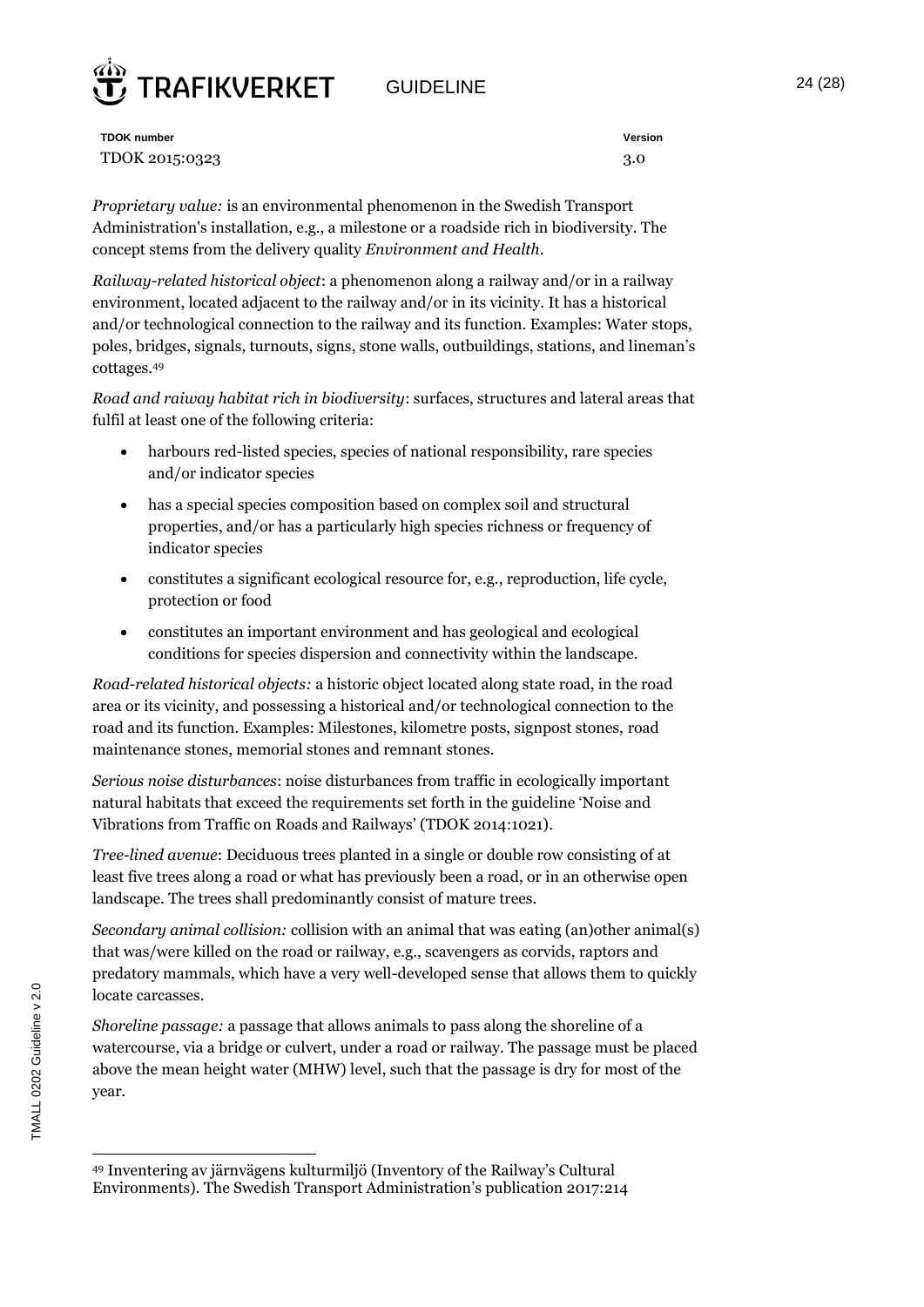

GUIDELINE 25 (28)

**TDOK number Version** TDOK 2015:0323 3.0

*Solitary trees:* stand-alone trees that are individual or which comprise a smaller group of up to five trees along a road or railway.

*Stone wall:* a construction of stones laid on top of each other in a clear, elongated design. It serves/has served some sort of function in the landscape, for example as a protective barrier or as a demarcation between agricultural parcels.

*Watercourses:* naturally occurring flows of water of a permanent nature. This primarily refers to watercourses that run along natural depressions (e.g., streams, brooks, or rivers), but these may be heavily influenced by ditching and realignment.

*Watercourses important for animal migration:* watercourses that are documented as important thoroughfares for animal migration and dissemination (documented through inventories, game accident statistics, killed animals, etc.).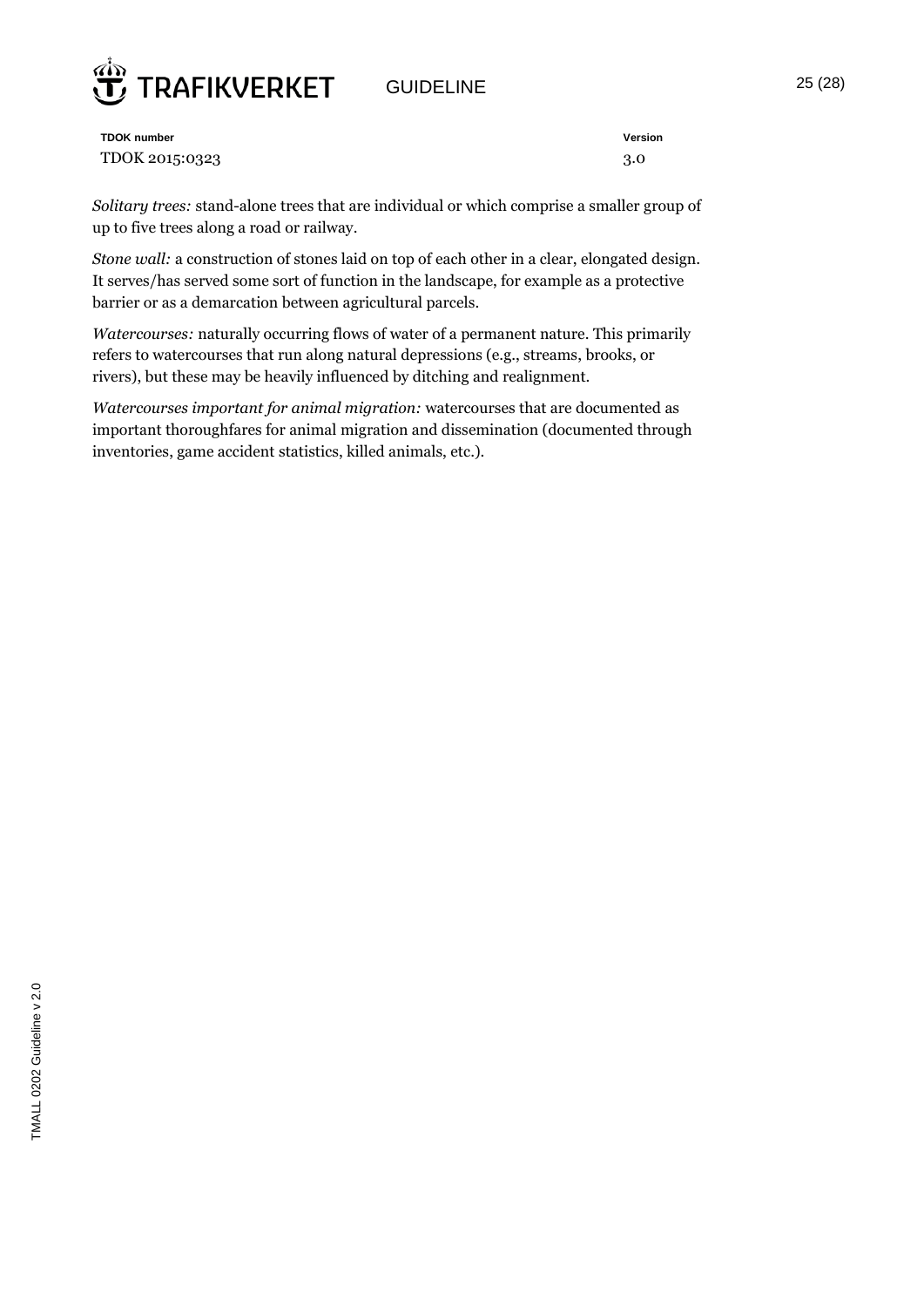

GUIDELINE 26 (28)

**TDOK number Version** TDOK 2015:0323 3.0

## Annex 2 - Compilation of environmental phenomena

In cases where references to manuals, advice, etc. are lacking, contact the Swedish Transport Administration's environmental specialists for an expert assessment. The goal is to provide references for all indicators.

| <b>Delivery Quality</b>                                                            | <b>References</b>                                                                                                                                                                                                      |
|------------------------------------------------------------------------------------|------------------------------------------------------------------------------------------------------------------------------------------------------------------------------------------------------------------------|
| <b>PROPRIETARY VALUES</b>                                                          | (Manuals, advice, etc.)                                                                                                                                                                                                |
| Tree-lined avenues and solitary trees with<br>good status                          | 'Trädarter för alléplanteringar' (Tree Species for<br>Avenue Plantings') The Swedish Transport<br>Administration's publication 2010:046                                                                                |
|                                                                                    | 'Plantering och etablering av alléträd' (The<br>Planting and Establishment of Avenue Trees')<br>The Swedish Transport Administration's<br>publication 2010:056                                                         |
|                                                                                    | 'Kontroll och skötsel av alléplanteringar' ('Control<br>and Management of Avenue Plantings') The<br>Swedish Transport Administration's publication<br>2010:050                                                         |
| Road habitats rich in biodiversity in good<br>standing                             | 'Metod för översiktlig inventering av artrika<br>vägkantsmiljöer' (Method for the Comprehensive<br>Inventory of Species-Rich Roadside<br>Environments') The Swedish Transport<br>Administration's publication 2012:149 |
| Habitat rich in biodiversity with a harmful<br>amount of invasive species (number) | 'Metod för översiktlig inventering av artrika<br>vägkantsmiljöer' (Method for the Comprehensive<br>Inventory of Species-Rich Roadside<br>Environments') The Swedish Transport<br>Administration's publication 2012:149 |
|                                                                                    | 'Checklista Invasiva arter som ska bekämpas'<br>('Checklist: Invasive Species that must be<br>Combatted') TDOK 2015:0469.                                                                                              |
| Railway habitats rich in biodiversity with<br>good status                          | 'Inventeringsmanual för biologisk mångfald vid<br>järnvägsstationer' (Inventory Manual for Biological<br>Diversity at Railway Stations') The Swedish<br>Transport Administration's publication 2015:253                |
| Historic objects with good status in the road<br>system                            | Miljöwebb landskap                                                                                                                                                                                                     |
| Historical bridges: roads with good status                                         | 'Våra broar en kulturskatt' ('Our Bridges: A<br>Cultural Treasure') The Swedish Transport                                                                                                                              |
| Historical bridges: railways with good status                                      | Administration's publication 99109<br>The mapping of values is ongoing<br>National and regional conservation plans                                                                                                     |
| Culture routes with good status                                                    | The manual 'Inventeringsmetod av kulturvägar<br>med koppling till Miljöwebb Landskap' ('Inventory<br>Method for Culture Routes Associated with<br>Miljöwebb Landskap') is under development.                           |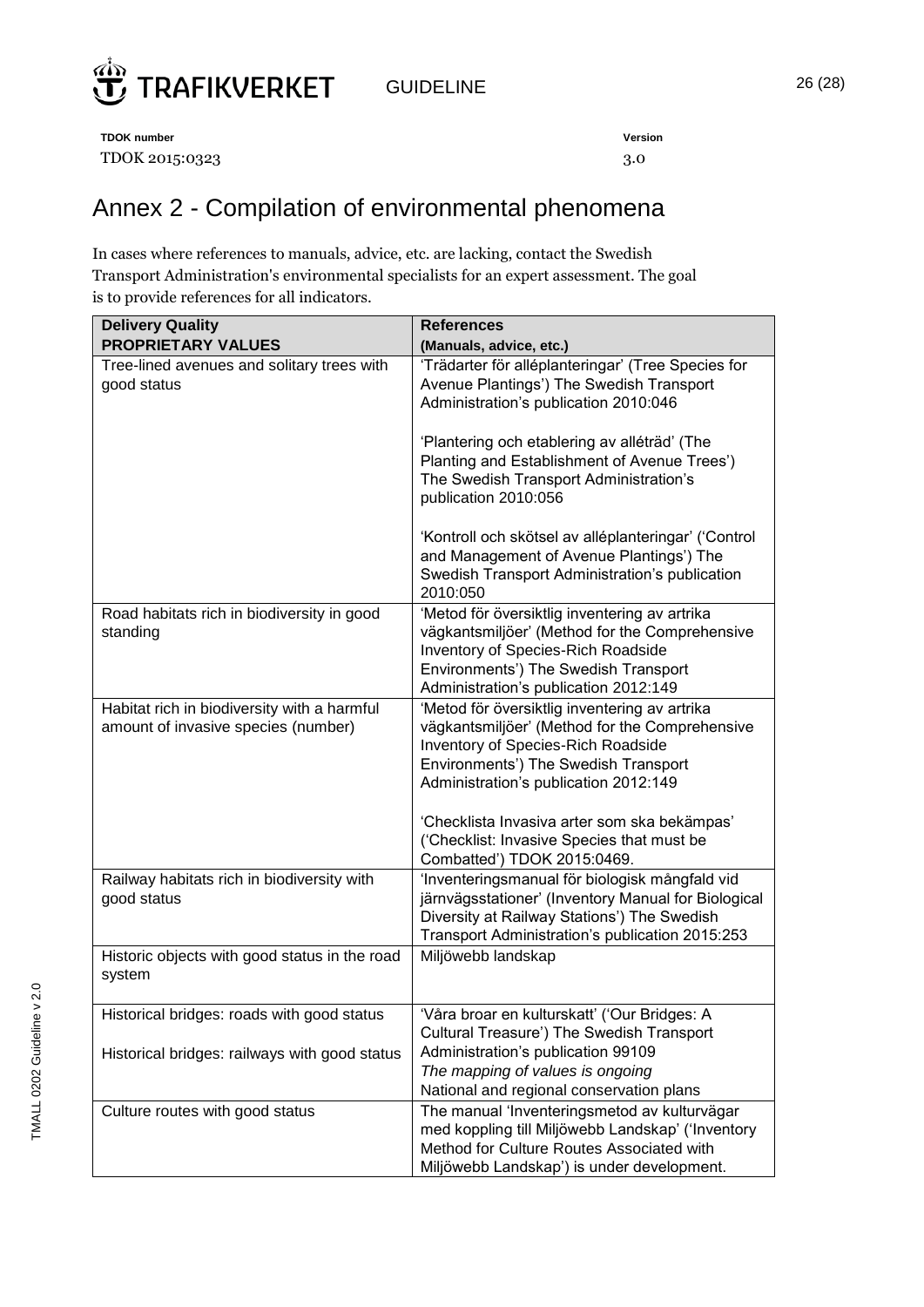

| <b>TDOK number</b>                        | Version                                                                                             |
|-------------------------------------------|-----------------------------------------------------------------------------------------------------|
| TDOK 2015:0323                            | 3.O                                                                                                 |
| Historical railway sites with good status | 'Inventering av järnvägens kulturmiljö' ('Inventory<br>of the Railway's Cultural Environments') The |

|                                                                                                          | Swedish Transport Administration's publication<br>2017:214                                                                                                                                                                                                                                |
|----------------------------------------------------------------------------------------------------------|-------------------------------------------------------------------------------------------------------------------------------------------------------------------------------------------------------------------------------------------------------------------------------------------|
|                                                                                                          |                                                                                                                                                                                                                                                                                           |
| <b>Delivery Quality</b>                                                                                  | <b>References</b>                                                                                                                                                                                                                                                                         |
| <b>INTERACTION with the Landscape</b>                                                                    | (Manuals, advice, etc.)                                                                                                                                                                                                                                                                   |
| Rectified amphibian and reptile passages<br>Measures needed: amphibian and reptile<br>passages           | 'Metod för identifiering av konfliktsträckor för<br>groddjur längs befintlig infrastruktur' ('Method for<br>the Indentification of Conflict Sections for<br>Amphibians Along Existing Infrastructure') The<br>Swedish Transport Administration's publication<br>2017:097                  |
|                                                                                                          | 'Metod för uppföljning av groddjursåtgärder vid<br>väg' ('Method for the Monitoring of Amphibian<br>Measures Along Roads') The Swedish Transport<br>Administration's publication 2017:130                                                                                                 |
| Rectified passages for medium-sized<br>mammals<br>Measures needed: passages for medium-<br>sized mammals |                                                                                                                                                                                                                                                                                           |
| Rectified passages for aquatic animals<br>Measures needed: passages for aquatic<br>animals               |                                                                                                                                                                                                                                                                                           |
| Rectified passages for large mammals<br>Measures needed: passages for large<br>mammals                   | 'Analys av infrastrukturens permeabilitet för<br>klövdjur - en metodrapport' ('Analysis of the<br>Infrastructure's Permeability for Ungulates - A<br>Method Report'). The Swedish Transport<br>Administration's publication 2015:254<br>'Ekologisk uppföljning av planskilda passager för |
|                                                                                                          | landlevande däggdjur - principer och metoder för<br>väg och järnväg' ('Ecological Monitoring of Grade-<br>Separated Passages for Land-Dwelling Mammals<br>- Principals and Methods for Roads and<br>Railways'). The Swedish Transport<br>Administration's publication 2015:173            |
| Rectified bat conflicts<br>Measures needed: bat conflicts                                                |                                                                                                                                                                                                                                                                                           |
| Rectified disturbed ecologically important<br>natural habitats                                           | 'Trafikbuller i värdefulla naturmiljöer -<br>Metodbeskrivning' ('Traffic Noise in Valuable                                                                                                                                                                                                |

2016:036

Natural Environments – Method Description'). The Swedish Transport Administration's publication

'Metod för översiktlig inventering och identifiering

Comprehensive Inventory and Identification of Species-Rich Roadsides') The Swedish Transport

av artrika vägkanter' ('Method for the

Administration's publication 2012:149

Measures needed: ecologically important

Rectified infrastructure habitats rich in

Measures needed: infrastructure habitats

natural habitats

biodiversity- roads

rich in biodiversity - roads